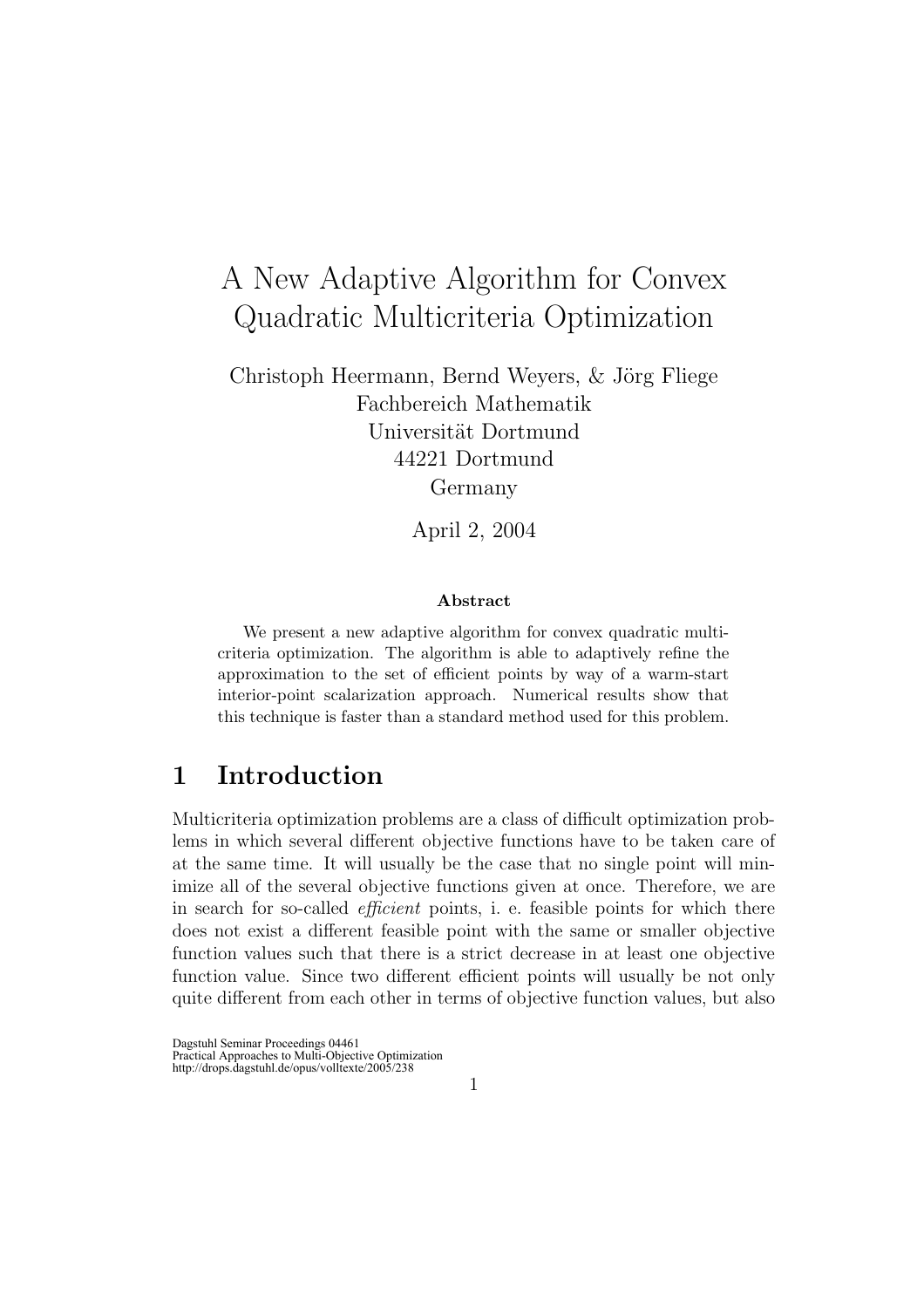incomparable with each other, we have to gain as much information as possible about the solution set of a given problem, preferably by constructing a well-defined approximation to it. This is the subject of this paper.

Applications of multicriteria optimization can be found in various areas, e. g. in engineering design [8, 7, 25], space exploration [29], antenna design [24, 23], management science [9, 2, 18, 27, 31, 1], environmental analysis [26, 10, 11], cancer treatment planning [21], bilevel programming [14] location science [3], statistics [4], etc.

The rest of this paper is as follows. In Section 2, we consider the problem of solving one single-criteria convex-quadratic optimization problem by an interior-point method, namely by an infeasible point method. Section 3, containing the main theoretical results of this paper, considers perturbed optimization problems and a strategy to compute a warm-start point, i. e. a point feasible for the new, perturbed problem, computed out of a point feasible for the unperturbed problem. Armed with this technique, we are ready to tackle our main problem. After explaining in short what multicriteria optimization is and where the main difficulties lie (Section 5), we come to the main part of the paper, Section 6. There, we describe a new efficient adaptive interior-point technique for solving convex quadratic multicriteria problems. Numerical results are presented and discussed, too.

## 2 The Interior-Point Algorithm

#### 2.1 The Problem

Let there be given a primal quadratic optimization problem (PQP) of the form

$$
\min_{\begin{array}{l}\n\text{min} \quad \frac{1}{2}x^T Q x + c^T x \\
\text{s. t.} \quad Ax = b, \\
x \ge 0,\n\end{array} \tag{1}
$$

with  $c \in \mathbb{R}^n$ ,  $b \in \mathbb{R}^m$ ,  $A \in \mathbb{R}^{m \times n}$  and a symmetric matrix  $Q \in \mathbb{R}^{n \times n}$ . The vector  $x \in \mathbb{R}^n$  represents the primal variables.

A dual problem (DQP) to (PQP) is

$$
\begin{array}{ll}\n\max & -\frac{1}{2}x^T Q x + b^T \lambda \\
\text{s. t.} & -Qx + A^T \lambda + s = c, \\
s \ge 0,\n\end{array} \tag{2}
$$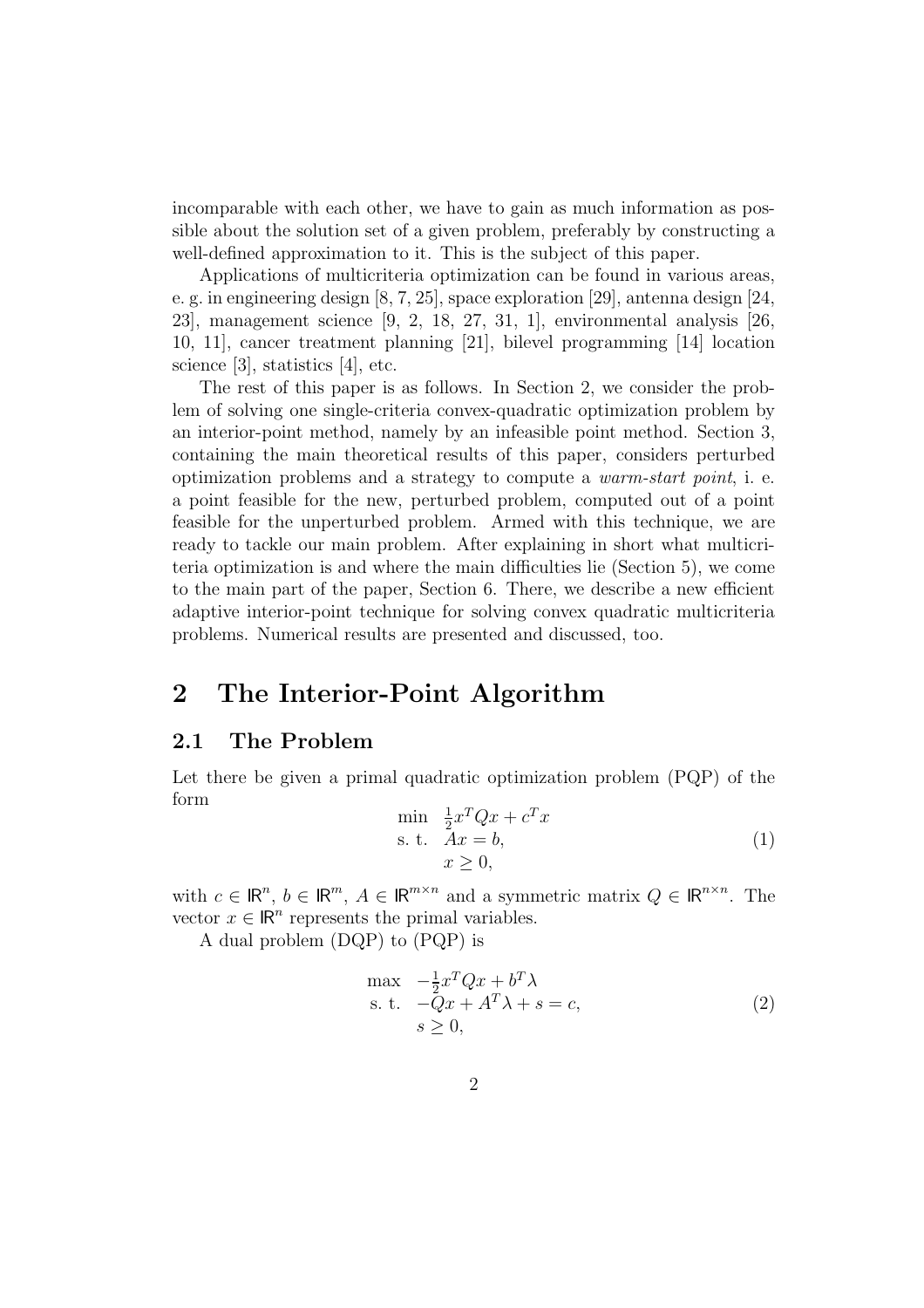with the dual variables  $s \in \mathbb{R}^n$  and  $\lambda \in \mathbb{R}^m$ . The set of primal-dual feasible 3-tupel  $w = (x, \lambda, s)$  is given by

$$
\Omega := \{ w = (x, \lambda, s) \in \mathbb{R}^n \times \mathbb{R}^m \times \mathbb{R}^n \mid Ax = b, -Qx + A^T \lambda + s = c, (x, s) \ge 0 \}.
$$

For a primal-dual feasible point  $w \in \Omega$ , the difference between the primal and the dual objective function values is given by

$$
s^T x = c^T x - x^T Q x + b^T \lambda = s^T x \ge 0
$$

and is called duality gap. Denote by

$$
\Omega^0 := \{ w = (x, \lambda, s) \in \Omega \mid (x, s) > 0 \}
$$

the set of strictly feasible points.

In the rest of the paper, we make the following three assumptions.

- 1. The set of primal-dual feasible points is nonempty:  $\Omega \neq \emptyset$ .
- 2. The constraint matrix A has full row rank.
- 3. The matrix  $Q$  is positive semidefinite.

Clearly, under these assumptions, a primal-dual point  $w = (x, \lambda, s)$  is optimal for (PQP) as well as (DQP) (i. e. x is optimal for (PQP) and  $(\lambda, s)$ is optimal for (DQP)) if the KKT-conditions hold:

$$
F(x,\lambda,s) := \begin{bmatrix} -Qx + A^T \lambda + s - c \\ Ax - b \\ SXe \end{bmatrix} = 0, \qquad (x,s) \ge 0. \tag{3}
$$

Here, as usual,  $e := (1, 1, ..., 1)^T \in \mathbb{R}^n$ ,  $S := diag(s) \in \mathbb{R}^{n \times n}$  and  $X :=$ diag(x)  $\in \mathbb{R}^{n \times n}$ .

#### 2.2 The Algorithm

We now perturb the right hand side of the system of equations  $F(x, \lambda, s) = 0$ in the usual way by considering a parameter  $\tau > 0$  and the perturbed system

$$
F_{\tau}(x,\lambda,s) := \begin{bmatrix} -Qx + A^T \lambda + s - c \\ Ax - b \\ SXe - \tau e \end{bmatrix} = \begin{bmatrix} 0 \\ 0 \\ 0 \end{bmatrix}, \qquad (x,s) > 0. \tag{4}
$$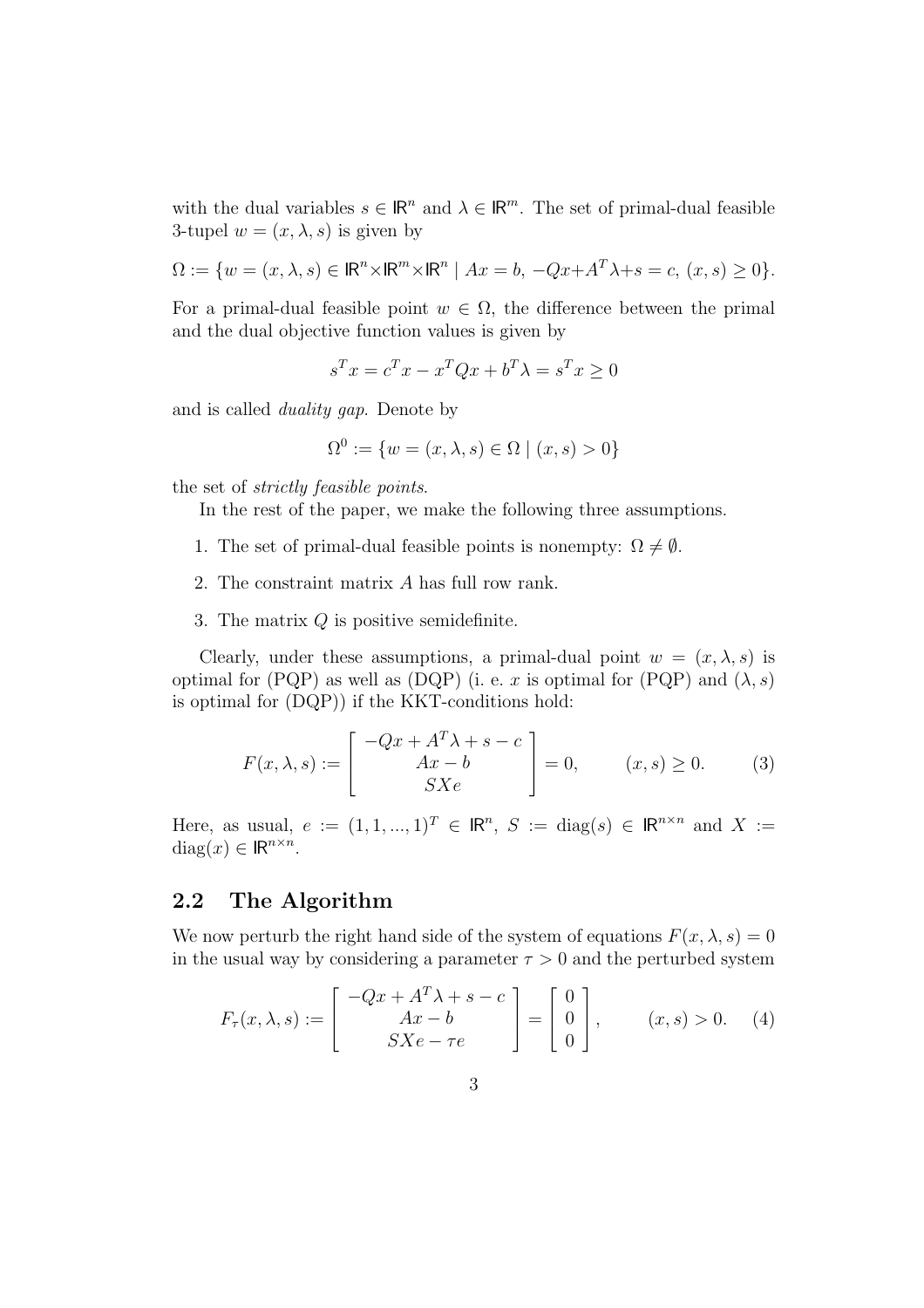A Newton step for the nonlinear system of equations  $F_{\tau}(x,\lambda,s) = 0$ amounts in solving the linear system

$$
\begin{bmatrix} -Q & A^T & I \\ A & 0 & 0 \\ S & 0 & X \end{bmatrix} \begin{bmatrix} \Delta x \\ \Delta \lambda \\ \Delta s \end{bmatrix} = \begin{bmatrix} -r_c \\ -r_b \\ -(SXe - \sigma \mu e) \end{bmatrix}.
$$
 (5)

Here, we have used the abbreviations  $r_b := Ax - b$  and  $r_c := -Qx + A^T \lambda +$ s−c. (Note that for these abbreviations,  $r<sub>b</sub>$  as well as  $r<sub>c</sub>$  depend on  $(x, \lambda, s)$ .) Moreover, we used  $\tau = \sigma \mu$  with the duality measure

$$
\mu = \frac{x^T s}{n} \tag{6}
$$

and the centering parameter  $\sigma \in ]0,1[$ . This parameter weights the competing aims of convergence of  $\mu$  to zero and closeness to the central path. Denote by  $\Delta w = (\Delta x, \Delta \lambda, \Delta s)$  the solution of the linear system (5).

Basically, we want to execute Newton steps for  $F_{\tau}$  with the parameter  $\tau > 0$  converging to 0. For prespecified parameters  $\gamma \in ]0,1[$  and  $\beta \geq 1$ and a starting point  $(x^0, \lambda^0, s^0)$  defining residuals  $r_b^0$  and  $r_c^0$  and a duality measure  $\mu_0$ , all iterates of the algorithm presented below will lie in the set

$$
\mathcal{N}_{-\infty}(\gamma, \beta) := \left\{ (x, \lambda, s) \middle| \|(r_b, r_c)\|_2 \le \frac{\|(r_b^0, r_c^0)\|_2}{\mu_0} \beta \mu, (x, s) > 0, \n x_i s_i \ge \gamma \mu \quad \forall i = 1, 2, ..., n \right\},
$$
\n(7)

Here, the inequality  $x_i s_i > \gamma \mu$  serves the purpose of hindering some products  $x_i s_i$  to converge faster to zero than other ones. Moreover, due to  $\beta \geq 1$ , we have  $(x^0, \lambda^0, s^0) \in \mathcal{N}_{-\infty}(\gamma, \beta)$ .

In order to stay inside the set  $\mathcal{N}_{-\infty}(\gamma,\beta)$  with all iterates we will introduce a step length  $\alpha > 0$ . (Indeed, full Newton steps for  $F_{\tau}$  might lead outside of the set.) We will choose  $\alpha$  in such a way that with  $w^{k+1} = w^k + \alpha \Delta w$  we still have  $w^{k+1} \in \mathcal{N}_{-\infty}(\gamma, \beta)$ . For this, define

$$
(x(\alpha), \lambda(\alpha), s(\alpha)) := (x, \lambda, s) + \alpha(\Delta x, \Delta \lambda, \Delta s)
$$

as well as

$$
\mu(\alpha) := x(\alpha)^T s(\alpha) / n.
$$

Now we are ready to describe the primal-dual infeasible-point long-step algorithm for quadratic problems, see Table 1, p. 5.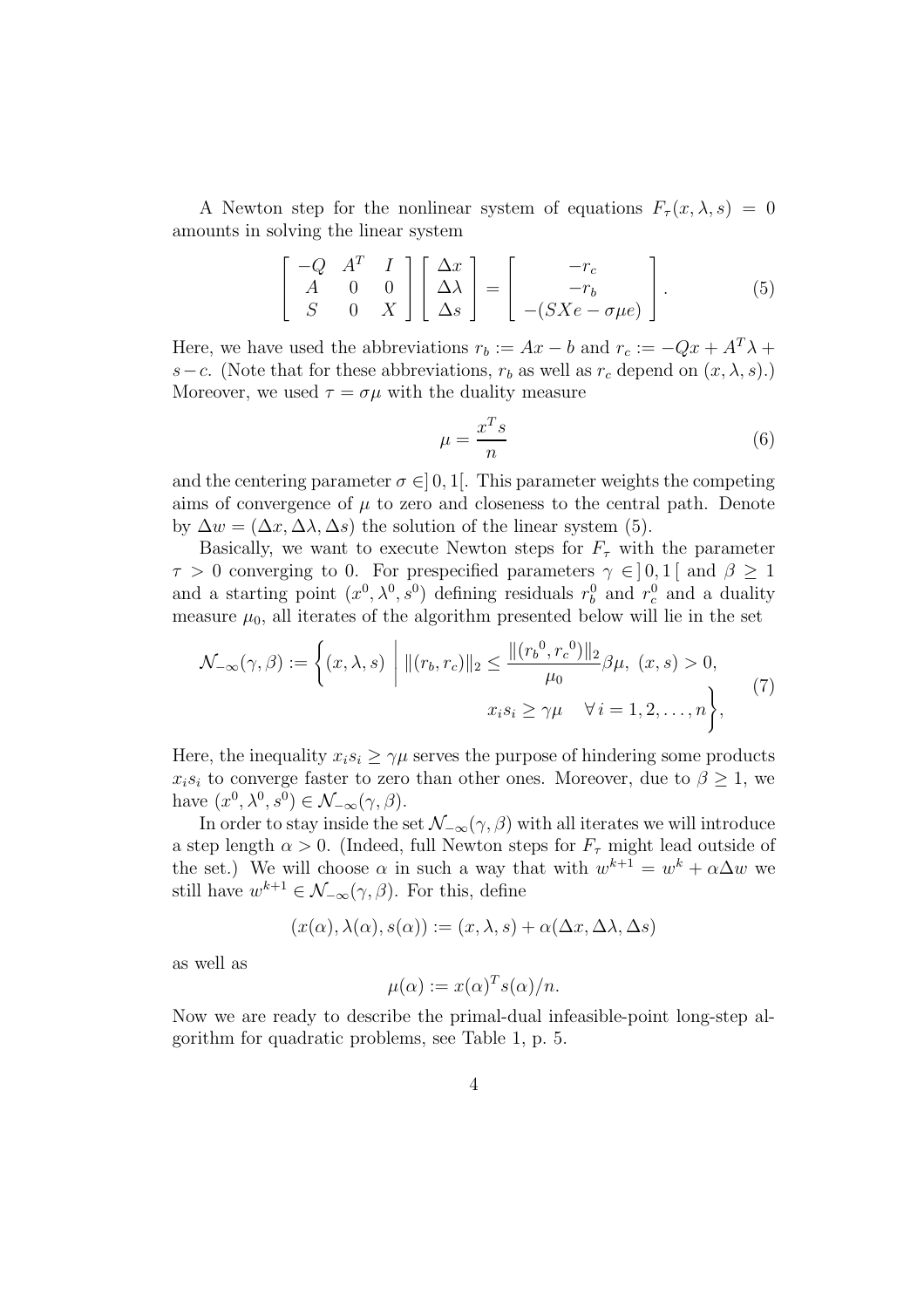#### Algorithm QIP

(S0) Choose  $\varepsilon > 0$ ,  $\beta \ge 1$ ,  $\gamma \in ]0,1[$ ,  $\sigma_{\min}$  and  $\sigma_{\max}$  with  $0 < \sigma_{\min} < \sigma_{\max} < 1/2$ and  $(x^0, \lambda^0, s^0) \in \mathcal{N}_{-\infty}(\gamma, \beta)$ . Set  $k := 0$ .

 $(S1)$  If

$$
\mu_k := \frac{(x^k)^T s^k}{n} \le \varepsilon,\tag{8}
$$

then stop.

(S2) Choose  $\sigma_k \in ]\sigma_{\min}, \sigma_{\max}]$  and compute  $r_c^k, r_b^k$  as well as  $r_{xs}^k$  by

$$
r_c^k = -Qx^k + A^T \lambda^k + s^k - c
$$
  
\n
$$
r_b^k = Ax^k - b
$$
  
\n
$$
r_{xs}^k = S^k X^k e - \sigma_k \mu_k e.
$$
\n(9)

Compute  $(\Delta x^k, \Delta \lambda^k, \Delta s^k)$  by solving

$$
\begin{bmatrix} -Q & A^T & I \\ A & 0 & 0 \\ S^k & 0 & X^k \end{bmatrix} \begin{bmatrix} \Delta x^k \\ \Delta \lambda^k \\ \Delta s^k \end{bmatrix} = \begin{bmatrix} -r_c^k \\ -r_b^k \\ -r_{xs}^k \end{bmatrix}.
$$
 (10)

Choose  $\alpha_k$  as the largest  $\alpha \in [0,1]$  such that

$$
(x^k(\alpha), \lambda^k(\alpha), s^k(\alpha)) \in \mathcal{N}_{-\infty}(\gamma, \beta)
$$
\n(11)

as well as the Armijo condition

$$
\mu_k(\alpha) \le (1 - 0.01\alpha)\mu_k \tag{12}
$$

holds.

(S4) Define

$$
(x^{k+1}, \lambda^{k+1}, s^{k+1}) := (x^k(\alpha_k), \lambda^k(\alpha_k), s^k(\alpha_k))
$$

as well as  $k := k + 1$ . Go to S2.

Table 1: Algorithm QIP for solving a convex-quadratic optimization problem subject to linear equality and inequality constraints in standard form.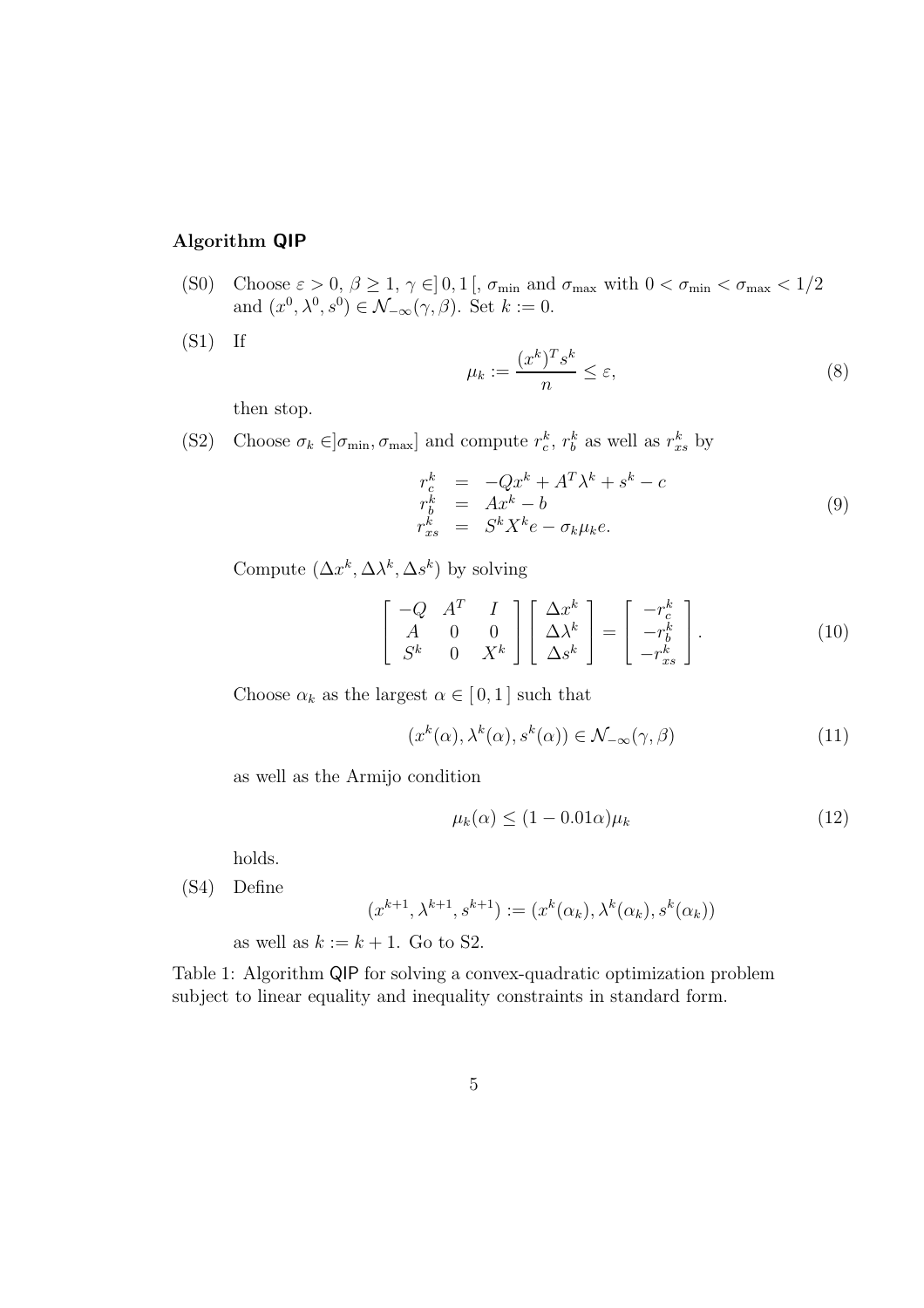**Remark 1** In case of  $r_b = 0$  as well as  $r_c = 0$ , i. e. if the starting point fulfills already the primal-dual equality constraints, we have a *feasible point* algorithm. In this case, all iterates generated are strictly feasible. Such an algorithm for the problem considered here is discussed in [13]. However, finding such a starting point turns out to be rather difficult. Indeed, there exist problems with  $\Omega \neq \emptyset$  but  $\Omega^0 = \emptyset$ . In the algorithm above, we do not need such a feasible starting point, just a point with  $(x, s) > 0$ . We will argue below that the iterates constructed in the algorithm converge to an optimal primal-dual solution, although all iterates can be infeasible. To achieve this, we have to prove that the residuals  $r_b$  and  $r_c$  converge as fast to zero as the duality measure  $\mu$ .

With respect to convergence, we just note that we can use the convergence proof of Wright [32, p. 110ff] for algorithm IPF (stated there for linear optimization problems) almost verbatim. The only difference of any interest is that for the pair  $(\overline{x}, \overline{s})$  defined in Lemma 6.3 of [32] the equality  $\overline{x}^T \overline{s} = 0$ does not hold. Instead, we have  $\overline{x}^T \overline{s} \geq 0$ . This, however, is sufficient for the rest of the reasoning to work. We summarize the main results in the following two theorems.

**Theorem 1 (Convergence)** Let  $\{(x^k, \lambda^k, s^k)\}$  be a sequence constructed by Algorithm QIP. Then,

- 1. the sequence  $\{\mu_k\}$  of duality measures converges Q-linearly to zero, and
- 2. the sequence  $\{\|(r_b^k, r_c^k)\|_2\}$  of residuals converges Q-linearly to zero.

**Theorem 2 (Complexity)** Let  $\varepsilon > 0$  be given. Suppose that for the starting point  $(x^0, \lambda^0, s^0)$  we have that

$$
(x^0, \lambda^0, s^0) = \zeta(e, 0, e)
$$
 and  $\zeta \ge ||(x^*, s^*)||_{\infty}$ 

holds for a solution  $(x^*, \lambda^*, s^*)$  of (PQP) and (DQP). Moreover, let constants  $C, \kappa > 0$  be chosen such that

$$
\zeta^2 \le \frac{C}{\varepsilon^{\kappa}}.
$$

Then, there exists an index K with

$$
K = \mathcal{O}(n^2 |\log \varepsilon|),
$$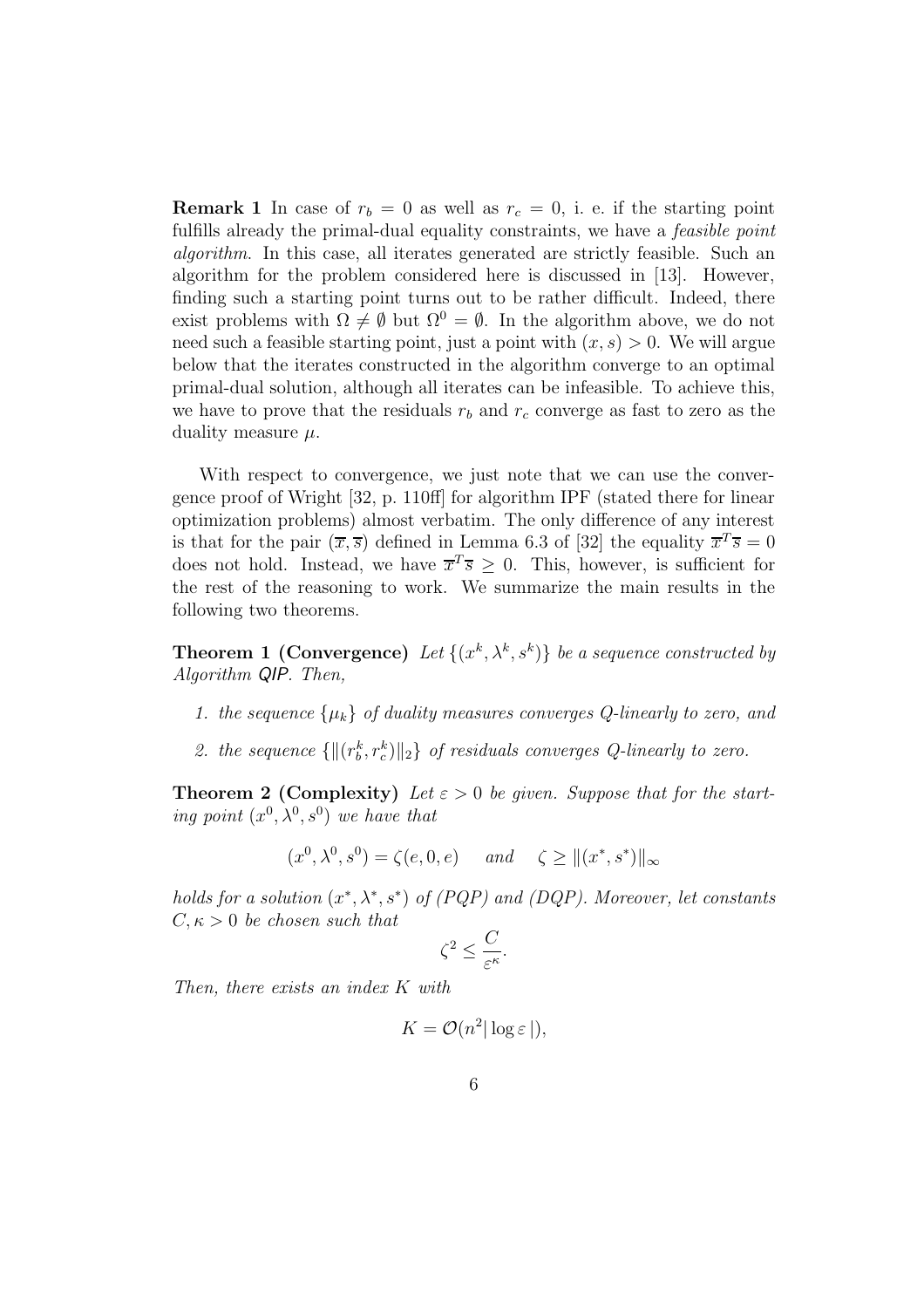such that for the iterates  $(x^k, \lambda^k, s^k)$  constructed by algorithm QIP we have that

$$
\mu_k \le \varepsilon \qquad \text{for all} \quad k \ge K
$$

holds.

## 3 Warm-start Points

Let there be given the primal and the dual problem (PQP) and (DQP) from Subsection 2.1. Both problems, (PQP) as well as (DQP), can be described in a unique way by the 4-tuple

$$
d := (A, b, Q, c). \tag{13}
$$

We define the norm of such a data instance d by the maximum of the 2-norm of the components,

$$
||d||_2 := \max\{||A||_2, ||b||_2, ||Q||_2, ||c||_2\}.
$$
 (14)

(Of course, the matrix norms are matrix norms induced by the Euclidean norms in the corresponding vector spaces.)

Let us now consider the data instance  $d = (A, b, Q, c)$  as well as the perturbed instance  $\tilde{d} := d + \Delta d$  with the perturbation  $\Delta d = (0, 0, \Delta Q, \Delta c)$ . (We will see later, in Section 5, that we are in exactly such a situation if we want to solve a multicriteria optimization problem). If we solve the problem described by d with algorithm QIP, all iterates will lie in  $\mathcal{N}_{-\infty}(\gamma,\beta)$ . If we want to solve the problem represented by  $d + \Delta d$  with algorithm QIP, too, we have to use a similar set for the corresponding sequence of iterates.

Remark 2 To differentiate between variables and parameters for the original problem with data instance d from variables and parameters for the perturbed problem with data instance  $\tilde{d} := d + \Delta d$ , we will use a tilde ( $\tilde{ }$ ) on all variables and parameters for the latter to signify the perturbation of the data.

Now let  $w = (x, \lambda, s)$  be a prima-dual strictly feasible point of the original problem. We want to construct a warm-start point

$$
\tilde{w} := w + \Delta w = (x + \Delta x, \lambda + \Delta \lambda, s + \Delta s)
$$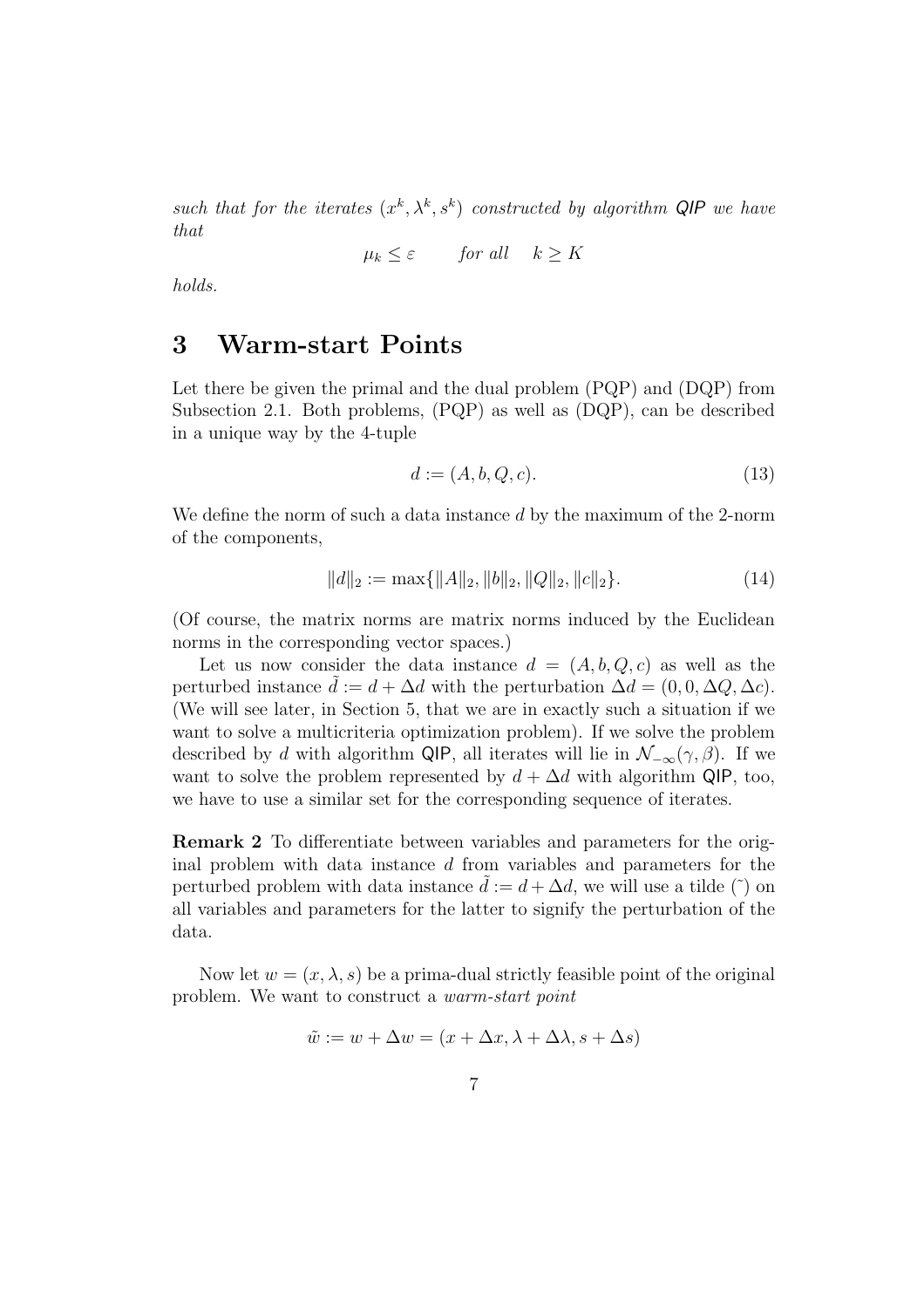of the pertubed problem. This warm start point should have the same residuals  $(\tilde{r}_b, \tilde{r}_c)$  as those given by w, i. e.  $(r_b, r_c)$ , the residuals of w for the original problem. For the problem instance  $d + \Delta d$ , and the residuals  $(\tilde{r}_b, \tilde{r}_c)$ , we consider the sets

$$
\tilde{\Omega} := \{ (x, \lambda, s) \mid Ax - b = \tilde{r}_b, -(Q + \Delta Q)x + A^T \lambda + s - (c + \Delta c) = \tilde{r}_c, (x, s) \ge 0 \}, \n\tilde{\Omega}^0 := \{ (x, \lambda, s) \in \tilde{\Omega} \mid (x, s) > 0 \}
$$

as well as

$$
\tilde{\mathcal{N}}_{-\infty}(\gamma,\beta) := \left\{ (x,\lambda,s) \in \tilde{\Omega}^0 \; \middle| \; \|(\tilde{r}_b, \tilde{r}_c)\|_2 \le \frac{\|(r_b^0, r_c^0)\|_2}{\mu_0} \beta \tilde{\mu}, \right\}
$$
\n
$$
x_i s_i \ge \gamma \tilde{\mu}, \quad i = 1, 2, \dots, n \right\}.
$$
\n(15)

Note that the residuals  $r_b^0$  and  $r_c^0$  and the duality gap  $\mu_0$  stem from the starting point of the original problem represented by d. Now we are in search of a corrector step  $\Delta w = (\Delta x, \Delta \lambda, \Delta s)$  such that the warm start point  $\tilde{w}$ defined by  $\tilde{w} = w + \Delta w$  is in the set  $\mathcal{N}_{-\infty}(\gamma, \beta)$ .

With the assumptions from above, we can now make the following observations.

Due to  $\tilde{r}_b = r_b$ , we have

$$
\tilde{r}_b = A\tilde{x} - b = A(x + \Delta x) - b = \underbrace{Ax - b}_{=r_b} + A\Delta x
$$
\n
$$
\Leftrightarrow \quad A\Delta x = 0. \tag{16}
$$

Moreover, with  $\tilde{r}_c = r_c$ , it follows that

$$
\tilde{r}_c = -(Q + \Delta Q)\tilde{x} + A^T \tilde{\lambda} + \tilde{s} - (c + \Delta c)
$$
\n
$$
= -(Q + \Delta Q)(x + \Delta x) + A^T (\lambda + \Delta \lambda) + (s + \Delta s) - (c + \Delta c)
$$
\n
$$
= \underbrace{-Qx + A^T \lambda + s - c}_{= r_c} - (Q + \Delta Q)\Delta x + A^T \Delta \lambda + \Delta s - \Delta c - \Delta Qx
$$
\n
$$
\Leftrightarrow -(Q + \Delta Q)\Delta x + A^T \Delta \lambda + \Delta s = \Delta c + \Delta Qx \tag{17}
$$

In addition, we want that the duality gap of  $\tilde{w}$  is at most as large as w. This can be achieved by

$$
S\Delta x + X\Delta s = 0. \tag{18}
$$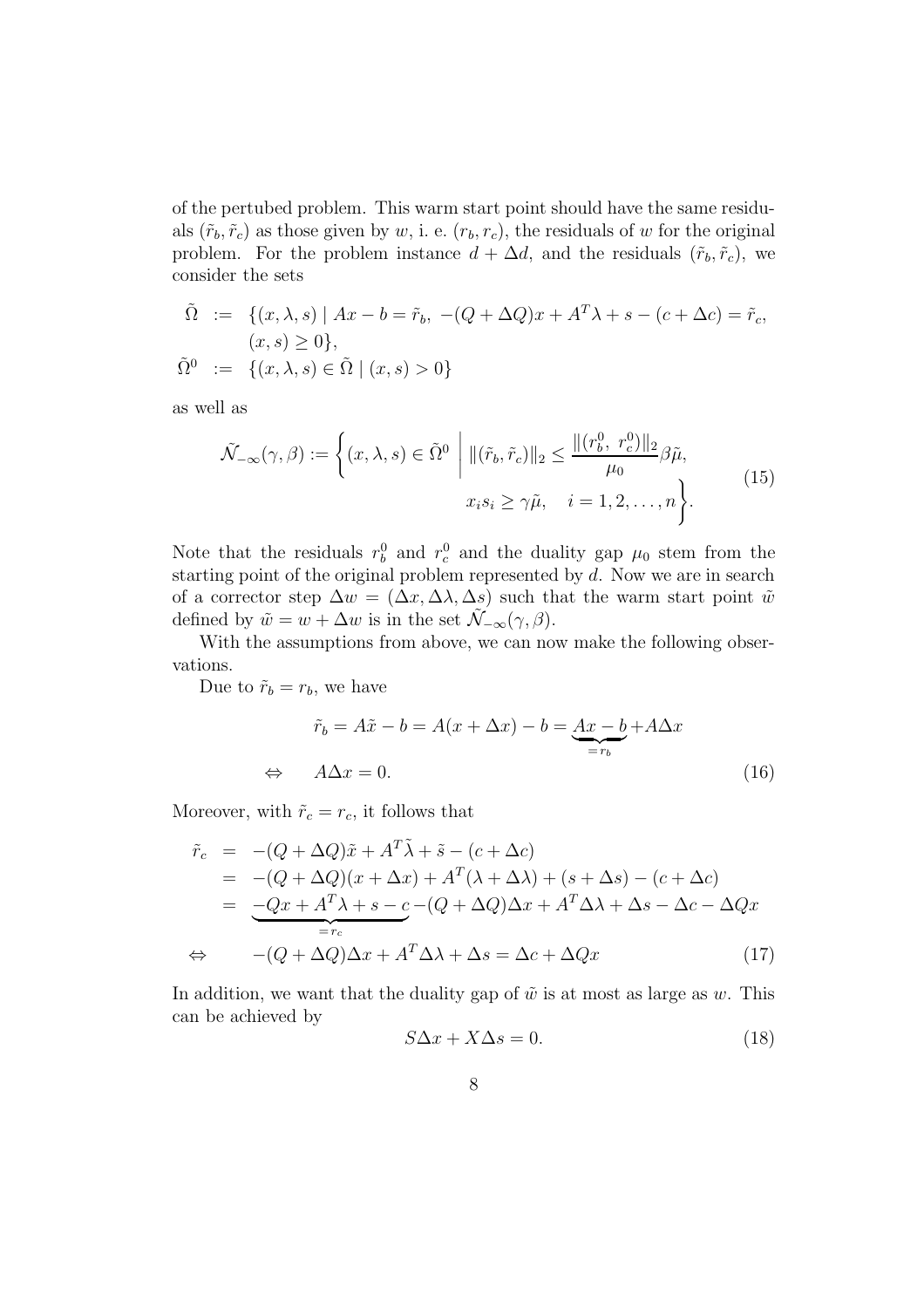We will show in the proof of Theorem 3 (p. 10) that this is indeed sufficient for  $\tilde{x}^T \tilde{s} \leq x^T s$ .

Taking (16), (17), and (18) together, we see that we need to consider the following system of linear equations:

$$
\begin{bmatrix} -\tilde{Q} & A^T & I \\ A & 0 & 0 \\ S & 0 & X \end{bmatrix} \begin{bmatrix} \Delta x \\ \Delta \lambda \\ \Delta s \end{bmatrix} = \begin{bmatrix} \Delta c + \Delta Qx \\ 0 \\ 0 \end{bmatrix}.
$$
 (19)

Here,

$$
\tilde{Q} := Q + \Delta Q.
$$

Solving (19) for  $\Delta w = (\Delta x, \Delta \lambda, \Delta s)$ , we get

$$
\Delta \lambda = (AM^{-1}A^T)^{-1}AM^{-1}(\Delta c + \Delta Qx), \qquad (20)
$$

$$
\Delta s = D^{-2}M^{-1}(\Delta c + \Delta Qx - A^T \Delta \lambda), \qquad (21)
$$

$$
\Delta x = -D^2 \Delta s. \tag{22}
$$

.

Here, we have used the abbreviations

$$
D^2 := S^{-1}X
$$

and

$$
M:=\tilde{Q}+D^{-2}
$$

Note, however, that in order for the inclusion

$$
\tilde{w} \in \tilde{\mathcal{N}}_{-\infty}(\gamma, \beta) \tag{23}
$$

to hold, we need strict positivity of all components of  $\tilde{x}$  as well as  $\tilde{s}$ . Unfortunately, this is not necessarily true for  $\tilde{w} = w + \Delta w$ . Using a step length  $\alpha \neq 1$ like in algorithm QIP does not help, either, since only full steps can assure that the residuals stay the same. We are therefore in search for sufficient conditions for (23). This is the subject of the next section.

## 4 Warmstart Criteria

We follow the strategy outlined before in Nunez & Freund [30], Yildirim & Wright [33], and Fliege & Heseler [13].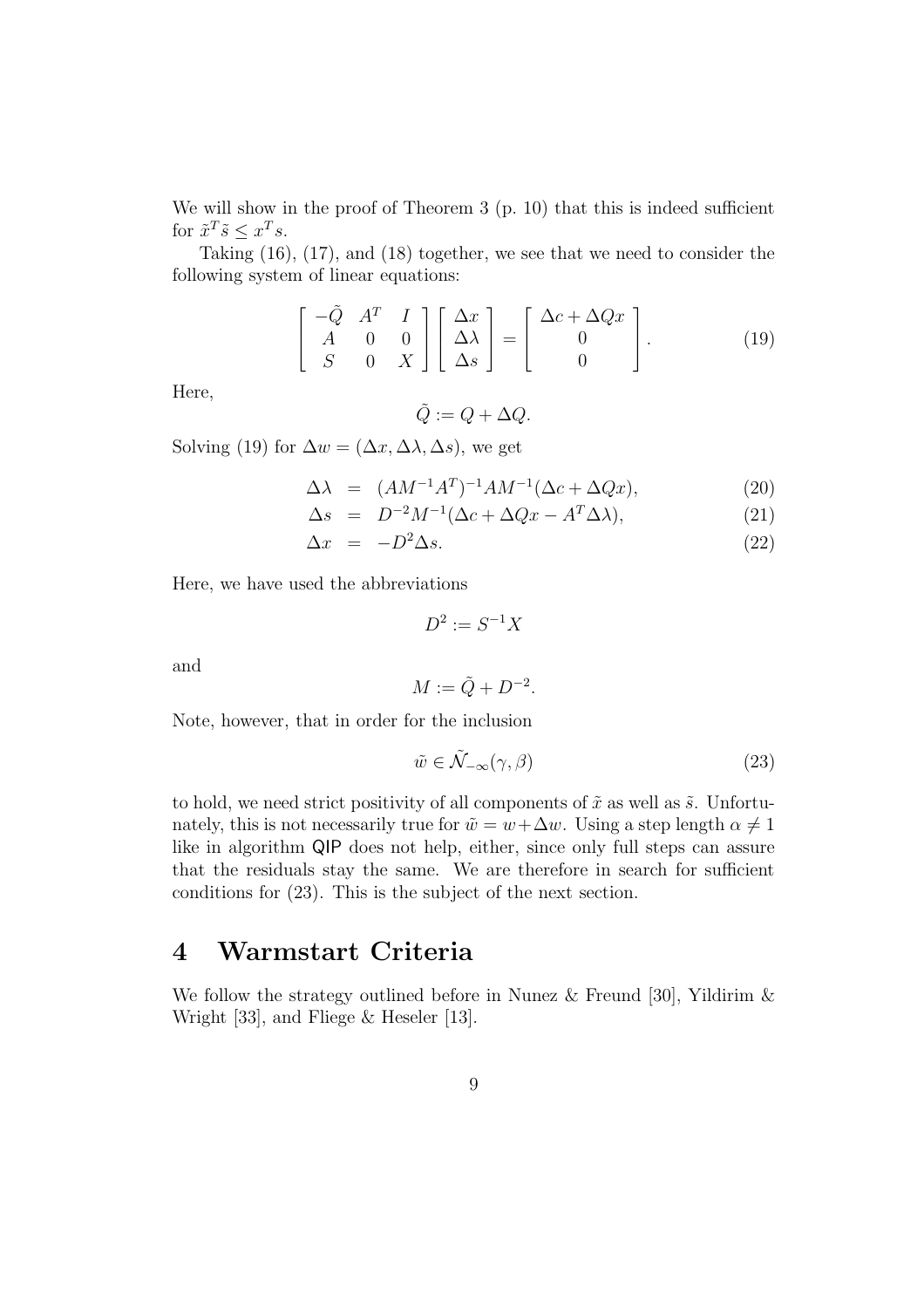#### 4.1 Necessary and Sufficient Conditions

A necessary and sufficient condition for strict positivity of  $\tilde{x}$  and  $\tilde{s}$  can be found by taking a closer look at (22). Indeed, written in the actual components, we get

$$
s_i \Delta x_i + x_i \Delta s_i = 0, \qquad i = 1, 2, ..., n.
$$

Using  $(x, s) > 0$ , this is equivalent to

$$
\frac{\Delta x_i}{x_i} + \frac{\Delta s_i}{s_i} = 0, \qquad i = 1, 2, ..., n.
$$
 (24)

Therefore,  $\tilde{x}$  and  $\tilde{s}$  are strictly positive componentwise if and only if

$$
\frac{\Delta x_i}{x_i} < -1 \text{ and } \frac{\Delta s_i}{s_i} < -1, \qquad i = 1, 2, \dots, n. \tag{25}
$$

Combining (24) and (25) we arrive at

$$
\left|\frac{\Delta x_i}{x_i}\right| = \left|\frac{\Delta s_i}{s_i}\right| < 1, \qquad i = 1, 2, \dots, n
$$

i. e.

$$
\left\|X^{-1}\Delta x\right\|_{\infty} = \left\|S^{-1}\Delta s\right\|_{\infty} < 1. \tag{26}
$$

This, now, is a criteria that a feasible warm-start point has to fulfill.

#### 4.2 Sufficient Conditions

Unfortunately, before we can check (26), we have to compute  $\Delta\lambda$  as well as  $\Delta s$ . While we will present in what follows an algorithm which does exactly this, it might be argued that this is slightly inefficient: in such a scheme, we first compute a warm-start point, then we check for feasibility. The next theorem is a step further on in our search for simple sufficient conditions for feasibility of a warm-start point.

**Theorem 3** Let d be a problem instance, w be a point for this instance with  $(x, s) > 0$  and residuals  $(r_b, r_c) \neq 0$ . Let a perturbation  $\Delta d = (0, 0, \Delta Q, \Delta c)$ be given, let  $\Delta w = (\Delta x, \Delta \lambda, \Delta s)$  be a solution to (19) and set  $\tilde{w} = (\tilde{x}, \tilde{\lambda}, \tilde{s}) =$  $w + \Delta w$ . With

$$
T := I - A^T (AM^{-1}A^T)^{-1}AM^{-1},
$$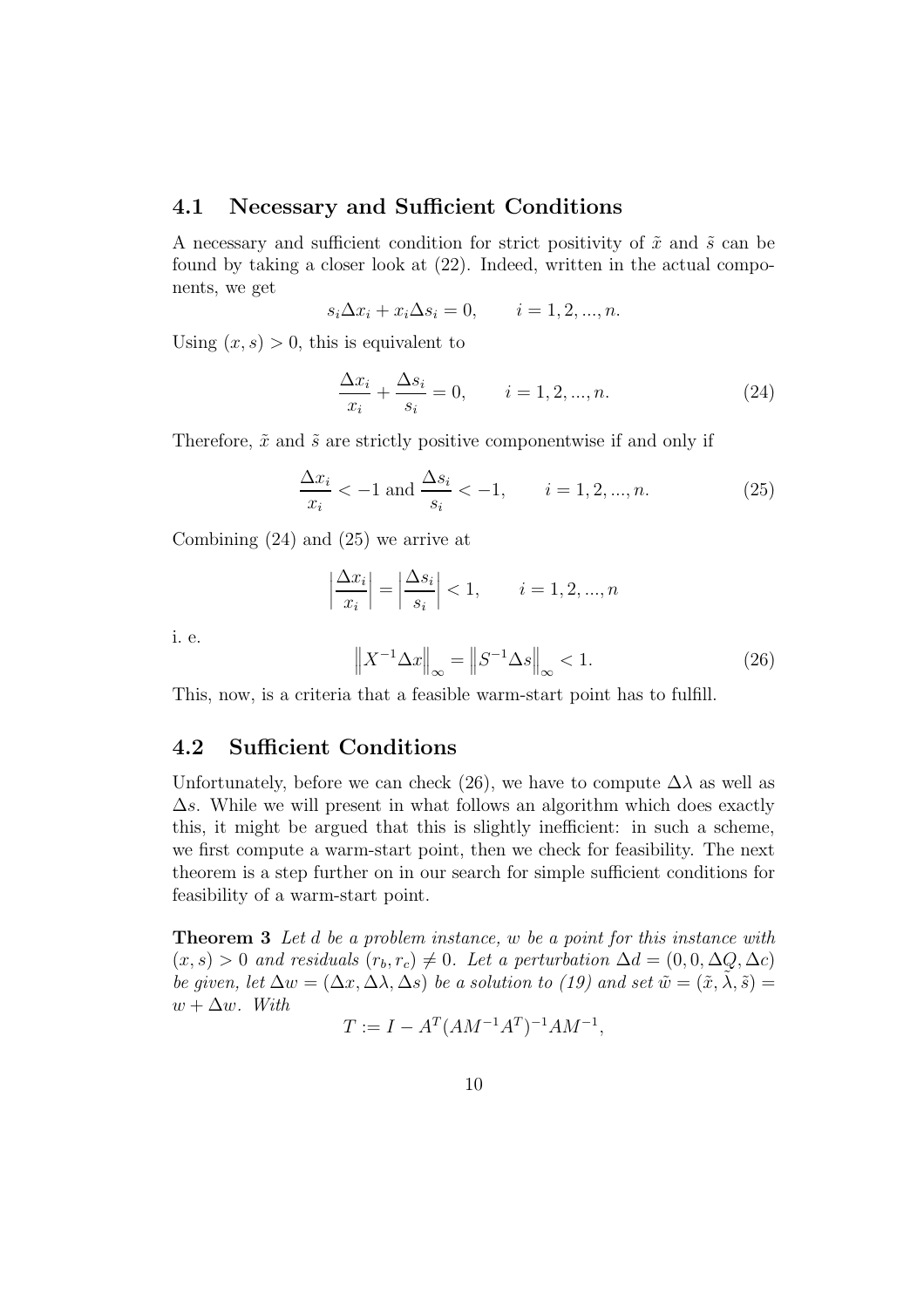suppose that

$$
\left\| \begin{bmatrix} \Delta c \\ \Delta Q x \end{bmatrix} \right\|_{\infty} < \frac{1}{\|X^{-1}M^{-1}[T,T]\|_{\infty}},\tag{27}
$$

holds. Then,

$$
\tilde{w}\in \tilde{\Omega}^0
$$

as well as

$$
\tilde{x}^T \tilde{s} \le x^T s \tag{28}
$$

follow.

Proof: (Cmp. Yildirim & Wright [34], Proposition 5.1, p. 797f.) Using (20) and (21) we arrive at the following chain of equalities and inequalities.

$$
\|S^{-1}\Delta s\|_{\infty} \n= \|S^{-1}D^{-2}M^{-1}[\Delta c + \Delta Qx - A^T\Delta\lambda]\|_{\infty} \n= \|X^{-1}M^{-1}[\Delta c + \Delta Qx - A^T((AM^{-1}A^T)^{-1}AM^{-1}(\Delta c + \Delta Qx))] \|_{\infty} \n= \|X^{-1}M^{-1}[(\Delta c - A^T(AM^{-1}A^T)^{-1}AM^{-1}\Delta c) \n+ (\Delta Qx - A^T(AM^{-1}A^T)^{-1}AM^{-1}\Delta Qx)] \|_{\infty} \n\le \|X^{-1}M^{-1}(I - A^T(AM^{-1}A^T)^{-1}AM^{-1})[I, I] \|_{\infty} \|[\Delta c]_{\infty} \n= \|X^{-1}M^{-1}(T, T)\|_{\infty} \|[\Delta Qx] \|_{\infty}.
$$

Therefore, as long as

$$
\left\| \begin{bmatrix} \Delta c \\ \Delta Q x \end{bmatrix} \right\|_{\infty} < \left\| X^{-1} M^{-1} (T, T) \right\|_{\infty}^{-1}
$$
 (29)

holds, we have  $||S^{-1}\Delta s||_{\infty} < 1$  and therefore  $\tilde{w} \in \tilde{\Omega}^0$ .

It remains to show (28). We have

$$
x^T \Delta s + s^T \Delta x = 0.
$$

Due to (24), we know that  $\Delta x_i$  and  $\Delta s_i$  have different signs for all  $i =$  $1, 2, \ldots, n$ . This results in  $(\Delta x)^T \Delta s \leq 0$ , which in turn leads to

$$
\tilde{x}^T \tilde{s} = (x + \Delta x)^T (s + \Delta s) = x^T s + x^T \Delta s + s^T \Delta x + (\Delta x)^T \Delta s \le x^T s.
$$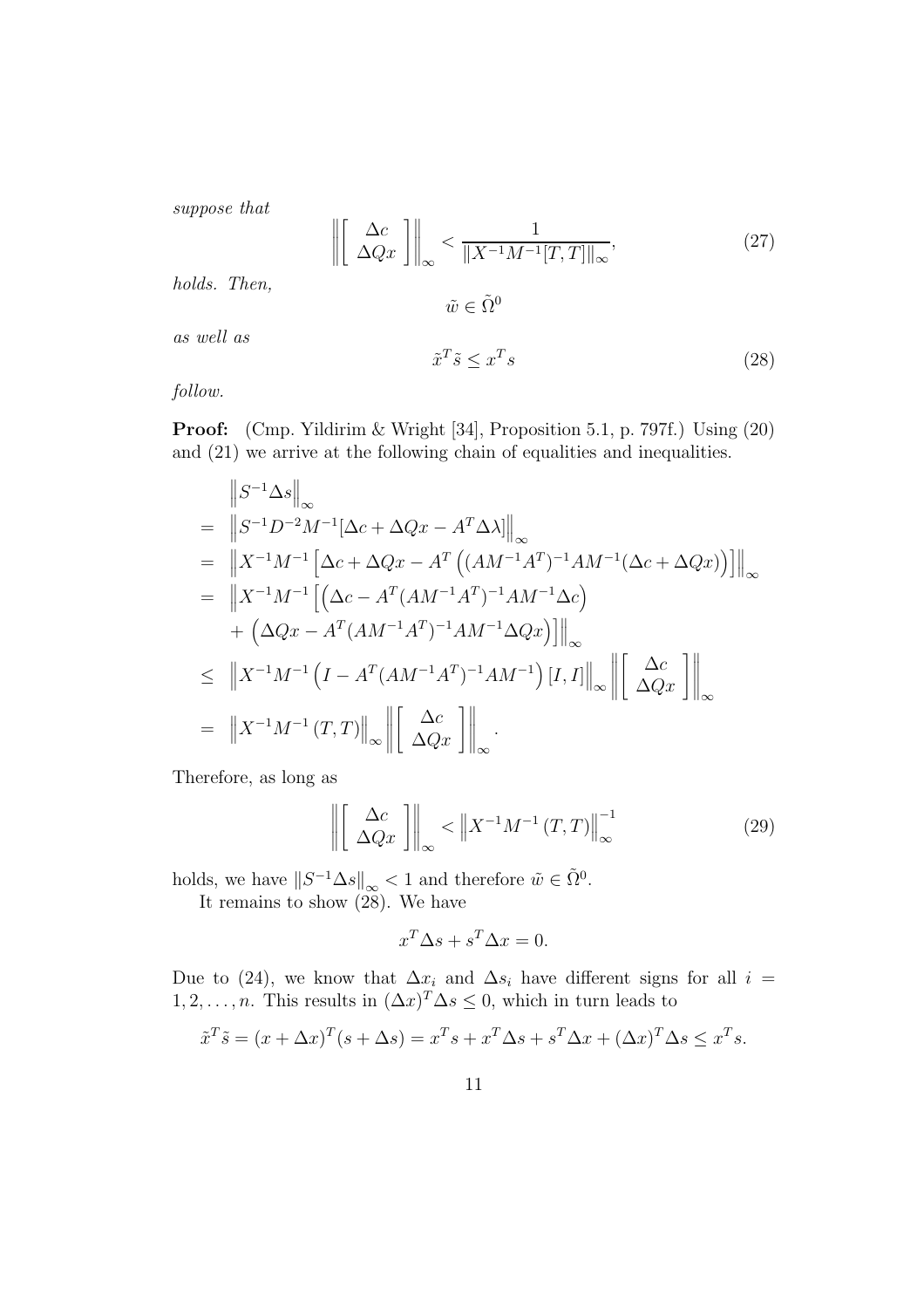Of course, we need that the warm-start point generated by (19) is not only strictly feasible, but also in  $\tilde{\mathcal{N}}_{-\infty}(\gamma,\beta)$  for some  $\gamma \in ]0,1[$  and a  $\beta \geq 1$ . More precisely, we need that

$$
\tilde{x}_i \tilde{s}_i \ge \gamma \tilde{\mu} \qquad i = 1, 2, \dots, n
$$

and

$$
\|(\tilde{r}_b, \tilde{r}_c)\|_2 \le \|({r}_b^0, {r}_c^0)\|_2 \frac{\beta \tilde{\mu}}{\mu_0}
$$

holds. Before taking a closer look at these inequalities, we consider the following lemma.

Lemma 4 Under the assumptions of Theorem 3, define

$$
\theta := 1 - \left\| S^{-1} \Delta s \right\|_{\infty}.
$$
\n(30)

Then,

$$
\tilde{\mu} \ge \theta \mu. \tag{31}
$$

**Proof:** Due to (26) and (30), we have  $\theta > 0$ . Moreover, (30) can be written as

$$
\tilde{x}_i := x_i + \Delta x_i \ge \theta x_i
$$
 and  $\tilde{s}_i := s_i + \Delta s_i \ge \theta s_i$ ,  $i = 1, 2, ..., n$ .

According to the proof of Theorem 3, we have that

$$
\Delta x_i \Delta s_i \le 0 \quad \text{for all} \quad i = 1, 2, \dots, n.
$$

On the one hand, assuming  $\Delta x_i \geq 0$  leads immediately to  $\tilde{x}_i \geq x_i$ . With (30), we get

$$
\tilde{x}_i \tilde{s}_i \ge x_i \tilde{s}_i \ge \theta x_i s_i.
$$

On the other hand, assuming  $\Delta s_i \geq 0$  we get in an analogous way

$$
\tilde{x}_i \tilde{s}_i \ge \tilde{x}_i s_i \ge \theta x_i s_i.
$$

Taking both cases together, we arrive at

$$
\tilde{\mu}\geq\theta\mu.
$$

 $\Box$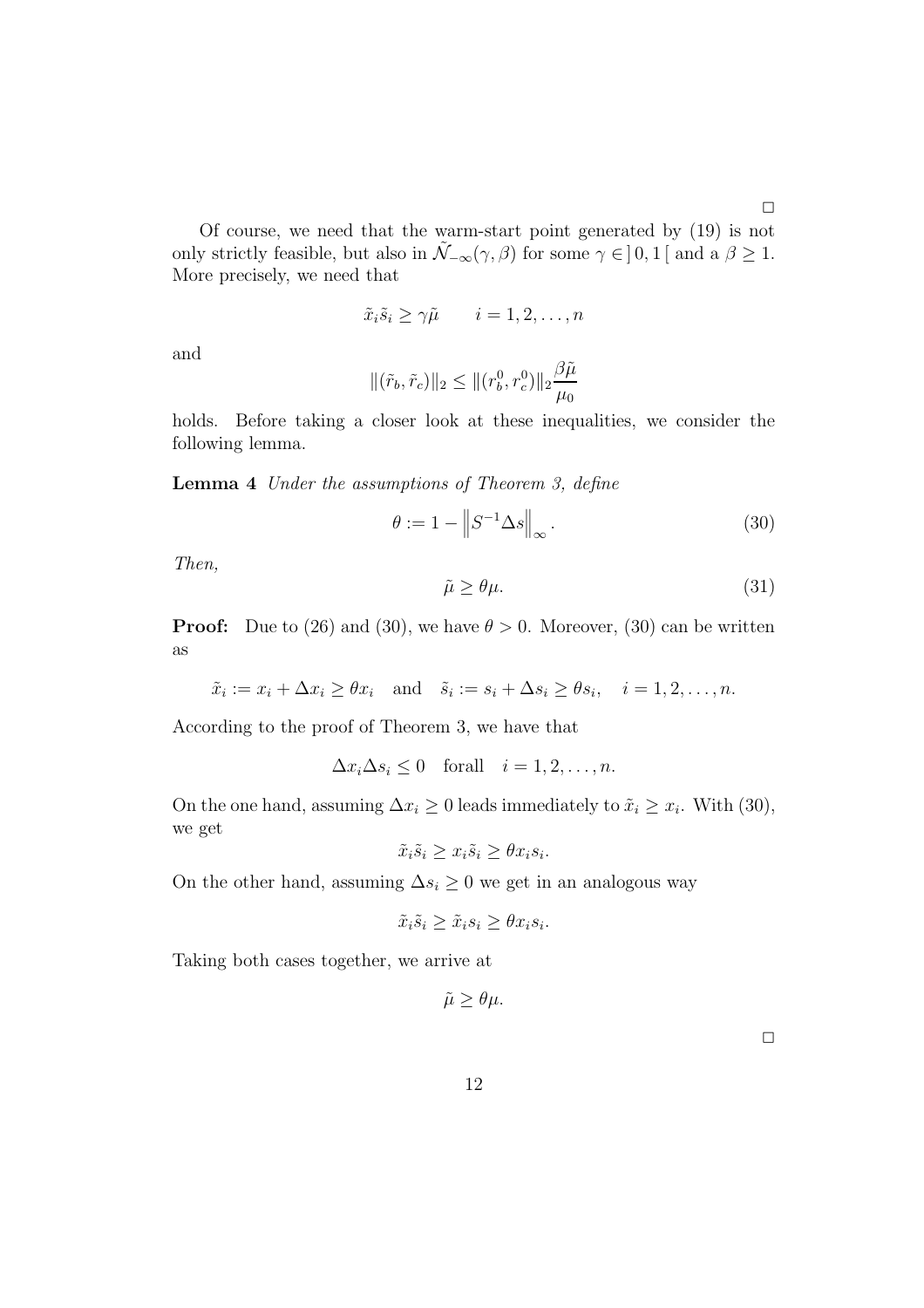Corollary 5 Let all assumptions of Theorem 3 hold and let a  $\theta \in ]0,1[$  be given with

$$
\theta \le 1 - \left\| S^{-1} \Delta s \right\|_{\infty}.
$$
\n(32)

Suppose now that

$$
\left\| \begin{bmatrix} \Delta c \\ \Delta Qx \end{bmatrix} \right\|_{\infty} \le \frac{1-\theta}{\|X^{-1}M^{-1}(T,T)\|_{\infty}}
$$

holds. Then,

$$
\tilde{w} \in \tilde{\Omega}^0
$$

as well as  $\tilde{\mu} \leq \mu$ . Moreover, if for some parameters  $\gamma_0 \in ]0,1[$  and  $\beta_0 \geq 1$ we have  $w \in \mathcal{N}_{-\infty}(\gamma_0, \beta_0)$ , then

$$
\tilde{w} \in \tilde{\mathcal{N}}_{-\infty}(\theta \gamma_0, \beta_0/\theta).
$$

**Proof:** The descent of the duality gap as well as  $\tilde{w} \in \tilde{\Omega}^0$  follows with Theorem 3. Now let  $w \in \mathcal{N}_{-\infty}(\gamma_0, \beta_0)$ . Using (32) and (28), we get

$$
\tilde{x}_i \tilde{s}_i \ge \theta x_i s_i \ge \theta \gamma \mu \ge \theta \gamma \tilde{\mu}
$$

Moreover, due to (31), we have

$$
\|(\tilde{r}_b, \tilde{r}_c)\|_2 = \|(r_b, r_c)\|_2 \le \|(r_b^0, r_c^0)\|_2 \frac{\beta \mu}{\mu_0} \le \|(r_b^0, r_c^0)\|_2 \frac{\frac{\beta_0}{\theta} \tilde{\mu}}{\mu_0}.
$$

As a consequence,  $\tilde{w} \in \tilde{\mathcal{N}}_{-\infty}(\theta \gamma_0, \beta_0/\theta)$ .  $\Box$ 

Up to now, we have just found criteria which make it possible to check if, starting with a prespecified perturbation, a given point (i. e. an iterate) can be used to construct a warm-start point. For the complexity analysis still to follow (see Subsection 4.3), we want to couple the size of a possible perturbation with the duality gap of a given point. We prepare the road with some concepts and some preliminary results.

The set of data instances for which there exists a strictly feasible point is denoted by

$$
\mathcal{L} = \{ (A, b, Q, c) \mid \exists x, \lambda, s : (x, s) > 0, Ax = b, -Qx + A^T \lambda + s = c \}.
$$

Let the complement of  $\mathcal{L}$  be denoted by  $\mathcal{L}^{\mathcal{C}}$ . The set  $\mathcal{L}^{\mathcal{C}}$  contains all those data instances for which either (PQP) or (DQP) or both do not have a strictly feasible point. Denote the boundary between  $\mathcal{L}$  and  $\mathcal{L}^{\mathcal{C}}$  by

$$
\mathcal{B} := \mathrm{cl}(\mathcal{L}) \cap \mathrm{cl}(\mathcal{L}^{\mathcal{C}}).
$$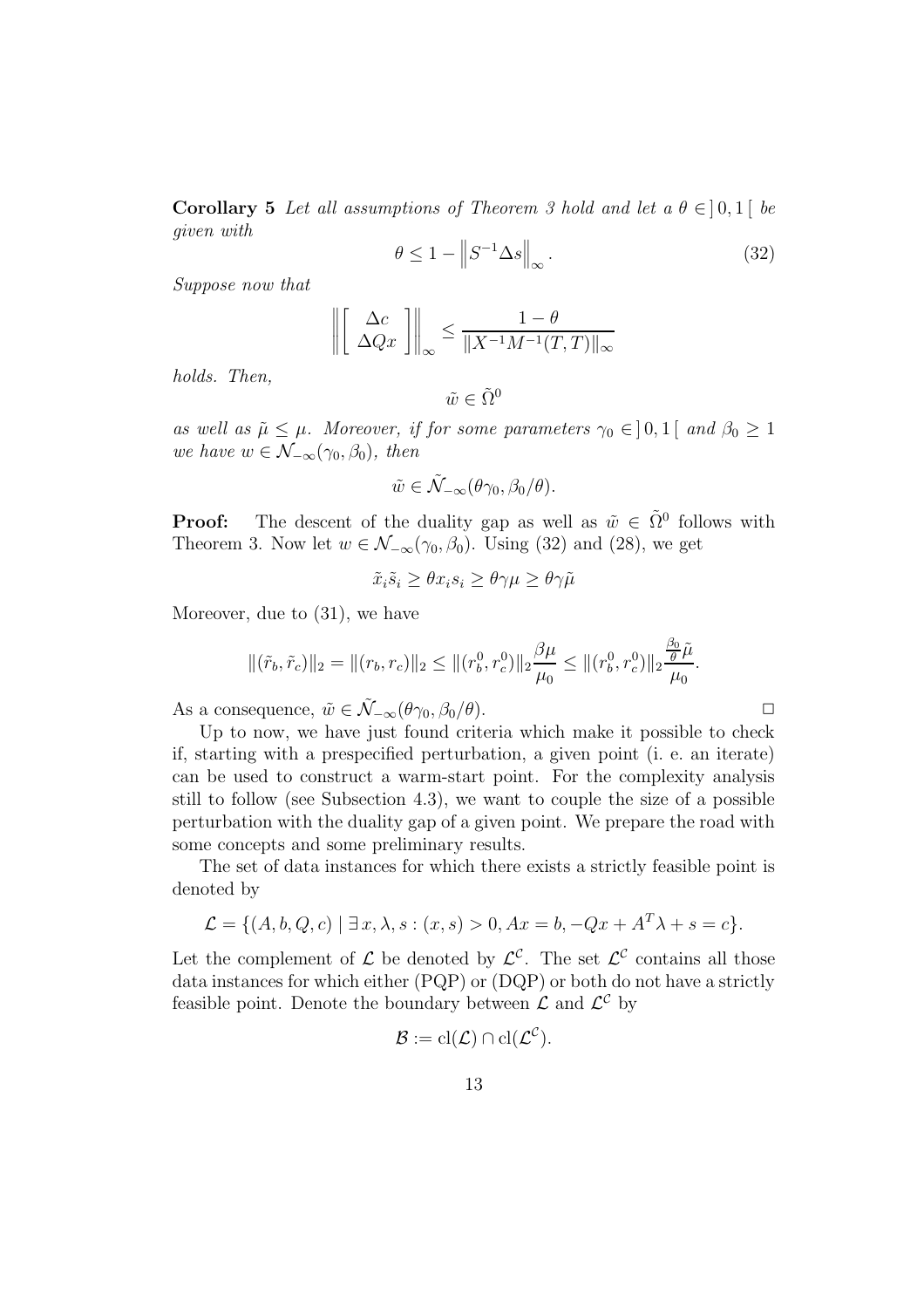Due to  $(0, 0, 0, 0) \in \mathcal{B}$  we have  $\mathcal{B} \neq \emptyset$ . A data instance  $d \in \mathcal{B}$  is called *ill-posed*: an arbitrary small perturbation  $\Delta d$  can result in  $d + \Delta d \in \mathcal{L}$  or  $d + \Delta d \in \mathcal{L}^{\mathcal{C}}$ . The *distance to ill-posedness* is defined by

$$
\rho(d) := \inf \{ ||\Delta d||_2 \mid d + \Delta d \in \mathcal{B} \}.
$$

At last, the *condition number* of a data instance d is defined by

$$
\mathcal{C}(d) := \frac{\|d\|_2}{\rho(d)}
$$

(resp.  $\mathcal{C}(d) = \infty$  in case of  $\rho(d) = 0$ ).

**Remark 3** Since for  $\Delta d = -d$  we have  $d + \Delta d \in \mathcal{B}$ , we always have  $\rho(d)$  $||d||_2$  and  $C(d) \geq 1$ .

A sufficient condition for the infeasibility of a convex-quadratic problem is given in the following lemma. There, as usual, all inequalities between vectors are to be understood componentwise.

**Lemma 6** Let there be given matrices  $Q \in \mathbb{R}^{n \times n}$  and  $A \in \mathbb{R}^{m \times n}$  as well as a vector  $c \in \mathbb{R}^n$ . Then, the systems

$$
A^T \lambda < c + Qx \tag{33}
$$

and

$$
Ax = 0,
$$
  
\n
$$
x \ge 0,
$$
  
\n
$$
c^{T}x + x^{T}Qx \le 0,
$$
  
\n
$$
x \ne 0
$$
\n(34)

can not be solved simultaneously by vectors  $x \in \mathbb{R}^n$  and  $\lambda \in \mathbb{R}^m$ .

**Proof:** Suppose that both systems can be solved. Then  $(33)$  is equivalent to

$$
c > A^T \lambda - Qx.
$$

Substituting this in the third block of (34), we get

$$
0 \ge c^T x + x^T Q x > \lambda^T \underbrace{A x}_{=0} - x^T Q^T x + x^T Q x = 0,
$$

which is a contradiction. Therefore, the conclusion holds.  $\Box$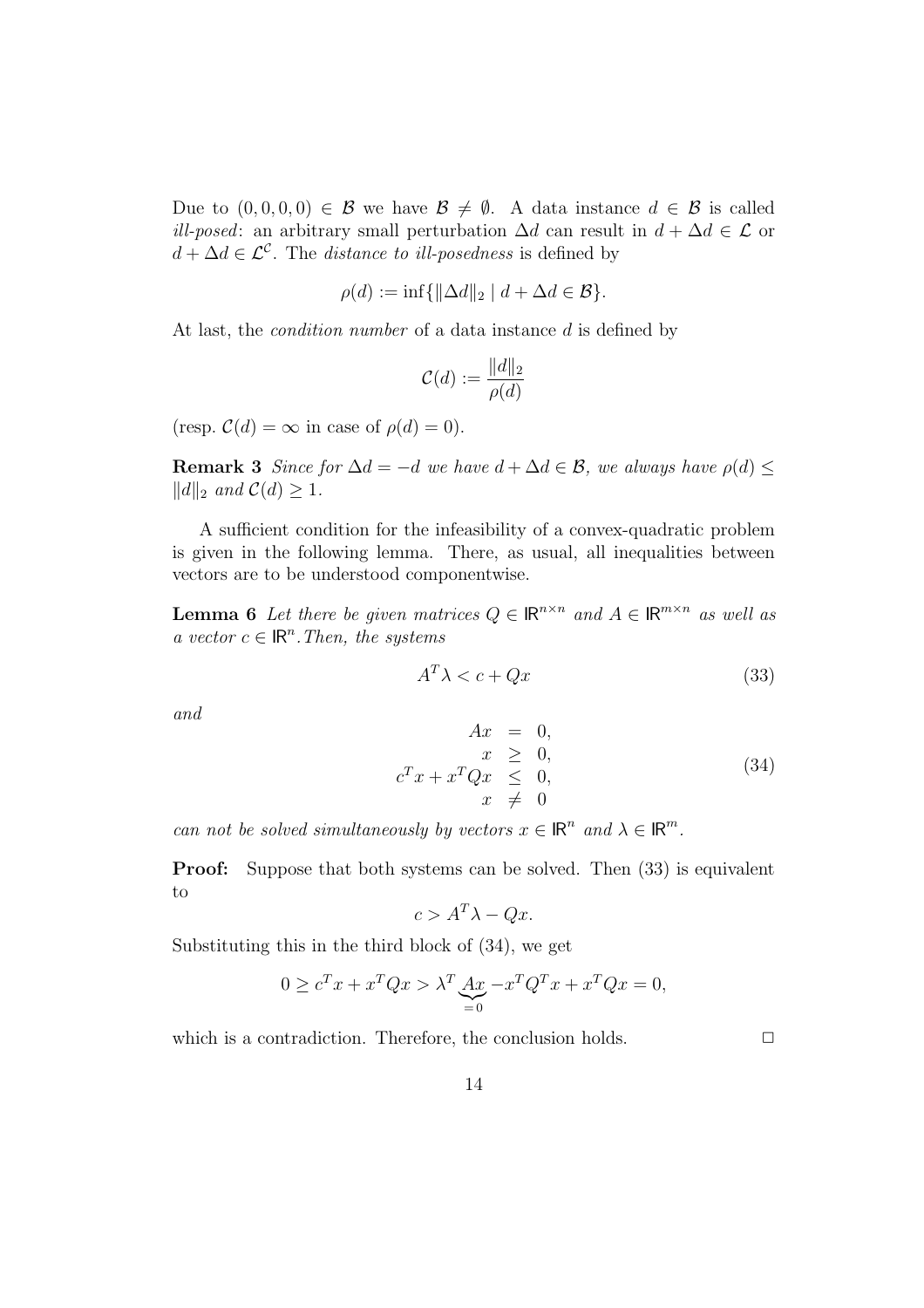**Lemma 7** Let there be given a data instance  $d = (A, b, Q, c) \in \mathcal{L}$  and a point  $w = (x, \lambda, s)$  with residuals  $(r_b, r_c)$ . Define the data instance  $\hat{d}$  by  $\hat{d} := (A, b + r_b, Q, c + r_c)$ . Then, it follows that

$$
||x||_2 \le \frac{\max\left\{||\hat{b}||_2, |\hat{c}^T x + x^T Q x|, ||P||_2\right\}}{\rho(\hat{d})}
$$
(35)

holds for all positive semidefinite matrices  $P \in \mathbb{R}^{n \times n}$ ,

**Proof:** We will modify the idea of Nunez & Freund [30, p. 11f]. Let there be given the data instance d and the point  $w = (x, \lambda, s)$  with  $x \neq 0$ . The residuals are given by  $r_b = Ax - b$  and  $r_c = -Qx + A^T \lambda + s - c$ . Define

$$
\hat{b} := b + r_b \quad \text{and} \quad \hat{c} := c + r_c.
$$

Then, w is strictly feasible for the data instance  $\hat{d} = (A, \hat{b}, Q, \hat{c})$ . Now consider the perturbation  $\Delta d = (\Delta A, 0, \Delta Q, \Delta c)$  defined by

$$
\Delta A := -\hat{b}x^T \frac{1}{\|x\|_2^2},
$$
  
\n
$$
\Delta c := \frac{-|\hat{c}^T x + x^T Q x|}{\|x\|_2^2} x,
$$
  
\n
$$
\Delta Q := -\frac{1}{\|x\|_2} P
$$

for some positive semidefinite matrix  $P$ . Then,

$$
(A + \Delta A)x = Ax - \hat{b}\frac{x^T x}{\|x\|_2^2} = Ax - \hat{b} = 0
$$

and

$$
(\hat{c} + \Delta c)^T x + x^T (Q + \Delta Q) x
$$
  
=  $\hat{c}^T x + \Delta c^T x + x^T Q x + x^T \Delta Q x$   
=  $\hat{c}^T x + x^T Q x - |\hat{c}^T x + x^T Q x| - \frac{1}{\|x\|_2} x^T Q^* x$   
 $\leq 0.$ 

Using Lemma 6, we see that there does not exist a  $\lambda$  with

$$
(A + \Delta A)^{T} \lambda < \hat{c} + \Delta c + (Q + \Delta Q)x
$$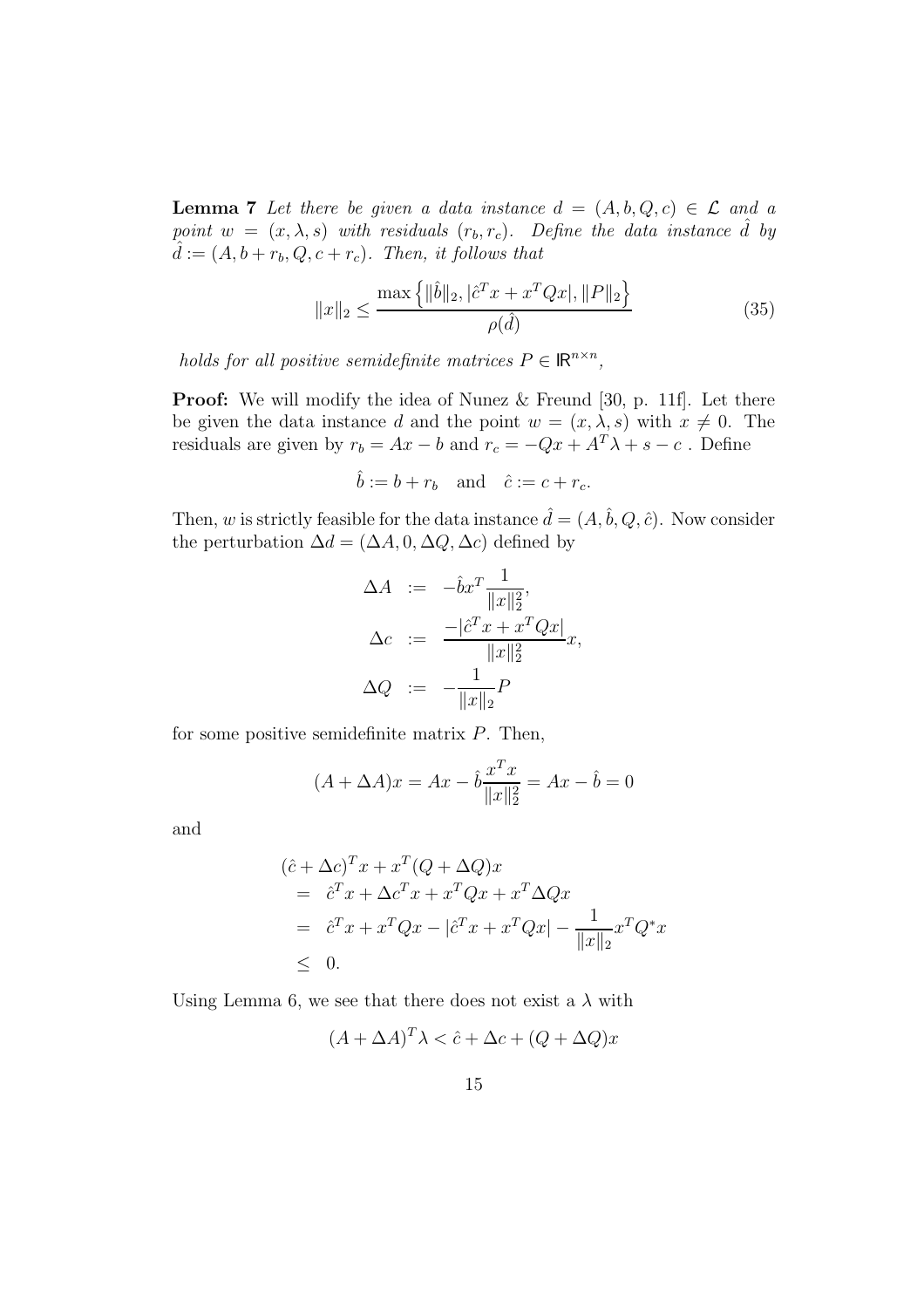and the dual problem to the data instance  $\hat{d} + \Delta d$  is infeasible. Therefore,

$$
\rho(\hat{d}) \le ||\Delta d||_2 = \max\{||\Delta A||_2, ||\Delta c||_2, ||\Delta Q||_2\}
$$
  
= 
$$
\frac{\max\{||\hat{b}||_2, |\hat{c}^T x + x^T Q x|, ||P||_2\}}{||x||_2},
$$

and the conclusion follows with

$$
||x||_2 \le \frac{\max\{||\hat{b}||_2, |\hat{c}^T x + x^T Q x|, ||P||_2\}}{\rho(\hat{d})}.
$$
\n(36)

 $\Box$ 

**Corollary 8** Let there be given a data instance  $d = (A, b, Q, c) \in \mathcal{L}$  and a point  $w = (x, \lambda, s)$  with residuals  $(r_b, r_c)$ . Define the data instance  $\hat{d}$  by  $\hat{d} := (A, b + r_b, Q, c + r_c)$ . Then, it follows that

$$
||x||_2 \leq C(\hat{d}) + \frac{|\hat{c}^T x + x^T Q x|}{\rho(\hat{d})}.
$$

**Proof:** Use  $P = 0$  in the last lemma. Then  $\Delta Q = 0$ . With (36) it follows that

$$
||x||_2 \leq \frac{||\hat{b}||_2 + |\hat{c}^T x + x^T Q x|}{\rho(\hat{d})}
$$
  
\n
$$
\leq \frac{||\hat{d}||_2}{\rho(\hat{d})} + \frac{|\hat{c}^T x + x^T Q x|}{\rho(\hat{d})}
$$
  
\n
$$
= C(\hat{d}) + \frac{|\hat{c}^T x + x^T Q x|}{\rho(\hat{d})}.
$$

**Corollary 9** Let there be given a data instance  $d = (A, b, Q, c) \in \mathcal{L}$  and a point  $w = (x, \lambda, s)$  strictly feasible for d. Then,

$$
||x||_2 \le \frac{\max\{|b||_2, |c^T x + x^T Q x|\}}{\rho(d)} \le C(d) + \frac{|c^T x + x^T Q x|}{\rho(d)}.
$$

Now we are almost ready to couple the size of a given perturbation with a given duality gap. We just need one more technical result.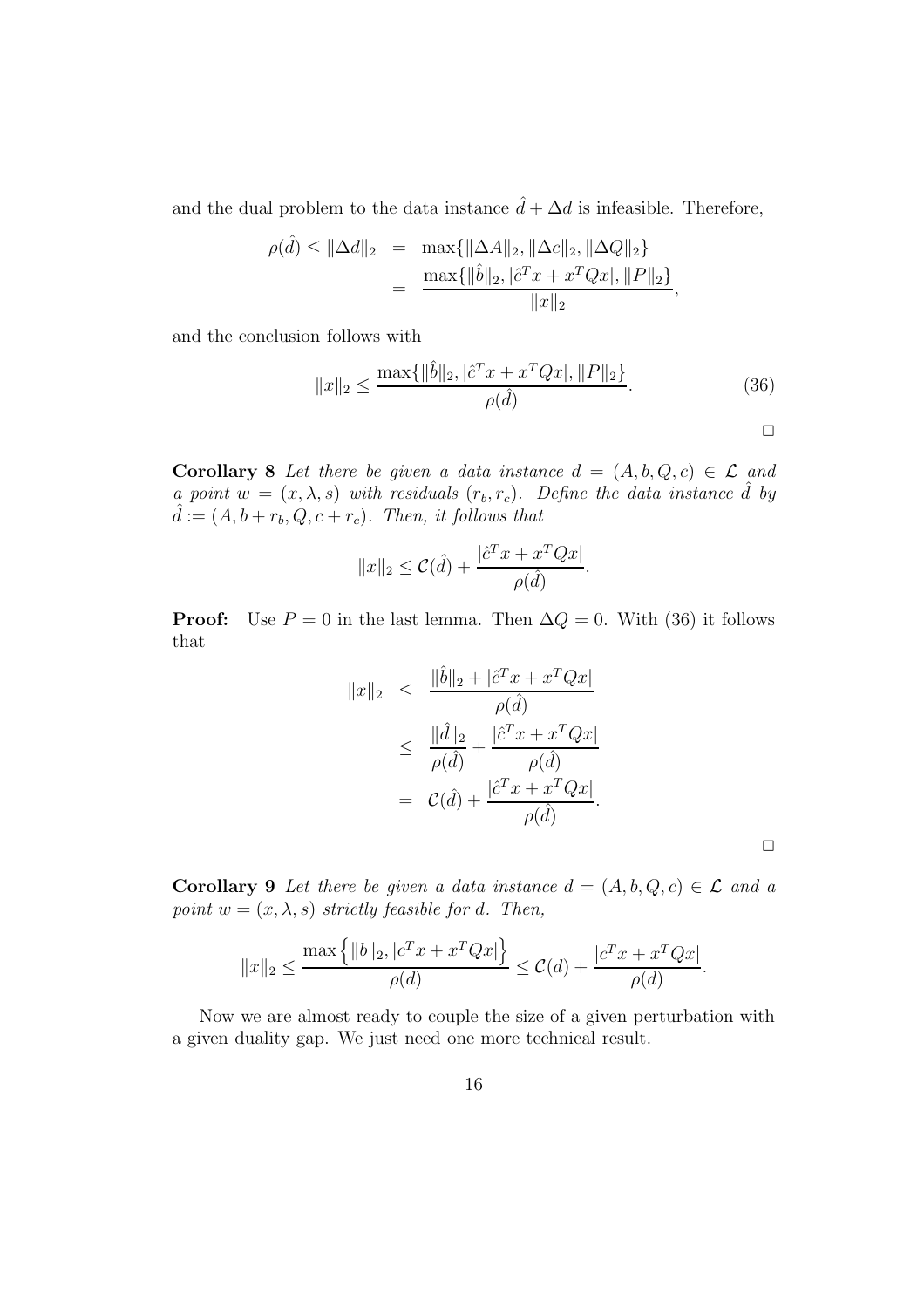**Lemma 10** Let there be given symmetric and positive definite matrices  $M_i \in$  $\mathsf{IR}^{n\times n}$   $(j = 1, \ldots, p)$ . For  $\alpha \in \mathsf{IR}^p$ ,  $\alpha \geq 0$ , define  $M(\alpha) := \sum_{j=1}^p \alpha_j M_j$ . If A has full row rank, then

$$
\chi(A) := \sup_{\substack{\alpha \ge 0:\\M(\alpha) \ p. d.}} \|(A(M(\alpha))^{-1}A^T)^{-1}A(M(\alpha))^{-1}\|_{\infty} < \infty
$$

holds. Here, "p. d." stands for positive definite.

**Proof:** This follows directly with inequality  $(5.6)$  from the proof of Corollary 5.2 in Forsgren and Sporre [15]. Note that this Corollary 5.2 is based directly on Theorem 5.1 in the same paper.  $\Box$ 

To use the result above, we assume in what follows that we have given a data instance  $d = (A, b, Q, c)$  and a perturbation of the primal objective function, i. e. a data perturbation of the form  $\Delta d = (0, 0, \Delta Q, \Delta c)$ . Furthermore, let us assume that we have given symmetric positive definite matrices  $Q_1, Q_2, \ldots, Q_p$  and a vector  $\alpha \in \mathbb{R}^p$ ,  $\alpha \geq 0$  such that

$$
Q + \Delta Q = \sum_{i=1}^{p} \alpha_i Q_i.
$$

We will see in Section 5 that these additional assumptions fit perfectly into the framework of multicriteria optimization.

**Theorem 11** Let there be given a data instance  $d = (A, b, Q, c) \in \mathcal{L}$  and a perturbation  $\Delta d = (0, 0, \Delta Q, \Delta c)$ . Let  $w = (x, \lambda, s)$  be a point with  $(x, s) > 0$ and residuals  $(r_b, r_c)$  (with respect to d). Define the data instance  $\hat{d}$  by  $\hat{d} :=$  $(A, b + r_b, Q, c + r_c)$ . Let A have full row rank and define

$$
\psi(A) := 1 + ||A^T||_{\infty} \chi(A).
$$

Suppose that  $w \in \mathcal{N}_{\infty}(\gamma, \beta)$  for some  $\beta, \gamma > 0$ . Then,

$$
\frac{1}{\|X^{-1}M^{-1}(T,T)\|_{\infty}} \ge \frac{\gamma\mu}{2n^{1/2}\left(\mathcal{C}(\hat{d}) + \frac{|\hat{c}^T x + x^T Q x|}{\rho(\hat{d})}\right)\psi(A)}.\tag{37}
$$

**Proof:** The proof follows exactly the lines of a similar result in Fliege & Heseler  $[13, p. 14f]$  and is therefore omitted here.  $\Box$ 

We are now ready to state the main result, connecting the size of the duality gap with the size of a perturbation and vice versa.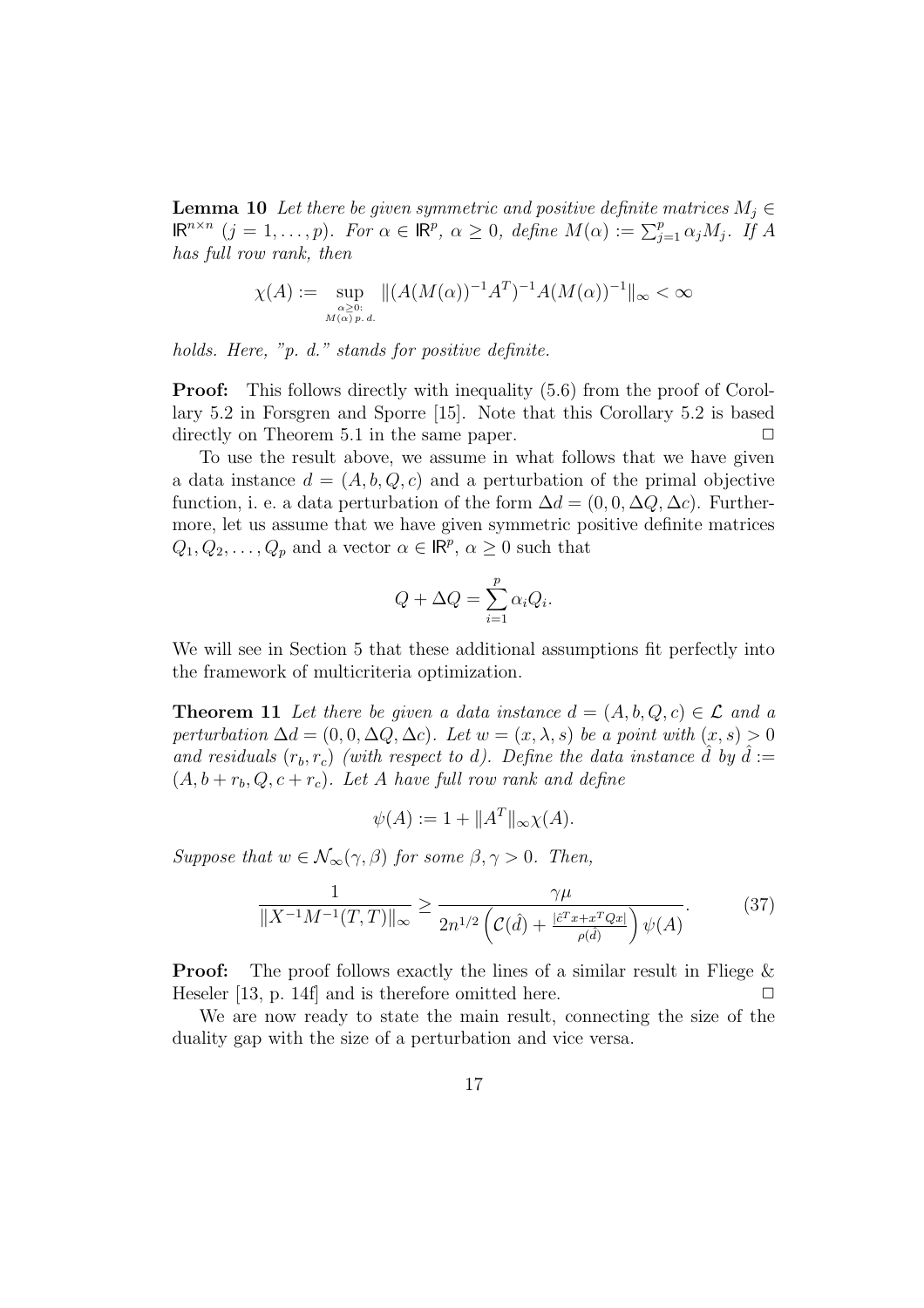Define

$$
\|\Delta d\|_{\infty} := \max\{\|\Delta c\|_{\infty}, \|\Delta Q\|_{\infty}\}\tag{38}
$$

as well as

$$
\xi := 1 + \frac{|\hat{c}^T x + x^T Q x|}{\|\tilde{d}\|_2} \ge 1.
$$

Then,

$$
||x||_2 \le \xi C(\hat{d}) = C(\hat{d}) + C(\hat{d}) \frac{|\hat{c}^T x + x^T Q x|}{\|\hat{d}\|_2} = C(\hat{d}) + \frac{|\hat{c}^T x + x^T Q x|}{\rho(\hat{d})}.
$$
 (39)

**Theorem 12** Let there be given parameters  $\gamma$  and  $\gamma_0$  with  $0 < \gamma < \gamma_0 < 1$ and define  $\theta := \gamma/\gamma_0$ . Define  $\xi$  as above. Let w and  $\tilde{w}$  as well as  $\beta$  be as in Corollary 5. If

$$
\mu \ge \frac{2\|\Delta d\|_{\infty}}{\gamma_0(1-\theta)} \xi n^{1/2} C(\hat{d}) \left( C(\hat{d}) + \frac{|\hat{c}^T x + x^T Q x|}{\rho(\hat{d})} \right) \psi(A).
$$

holds, then  $\tilde{w} \in \tilde{\mathcal{N}}_{-\infty}(\gamma, \beta)$ .

**Proof:** See Fliege & Heseler [13, p. 15f].  $\Box$ 

#### 4.3 Complexity

Let there be given a problem in form of a data instance  $d$  as well as a primal-dual starting point  $(x^0, \lambda^0, s^0)$ , possibly infeasible for d. Denote, as usual, the residuals by  $(r_b^0, r_c^0)$  and let  $\mu_0$  be the duality measure at the starting point. Moreover, let  $\varepsilon > 0$  be given. Suppose furthermore that we have already solved that problem with algorithm QIP by computing iterates  $w^k = (x^k, \lambda^k, s^k), k = 1, 2, 3, \ldots$  Our complexity analysis has shown that

$$
\mu_k \leq ||d||_{2}\varepsilon
$$

holds for

$$
k \geq K = \mathcal{O}\left(n^2 \log \frac{\mu_0}{\|d\|_2 \varepsilon}\right).
$$

Now suppose that we perturb our problem d to  $d + \Delta d$  and construct a warmstart point by our warm-start strategy out of the iterate  $w^j$ . This warm-start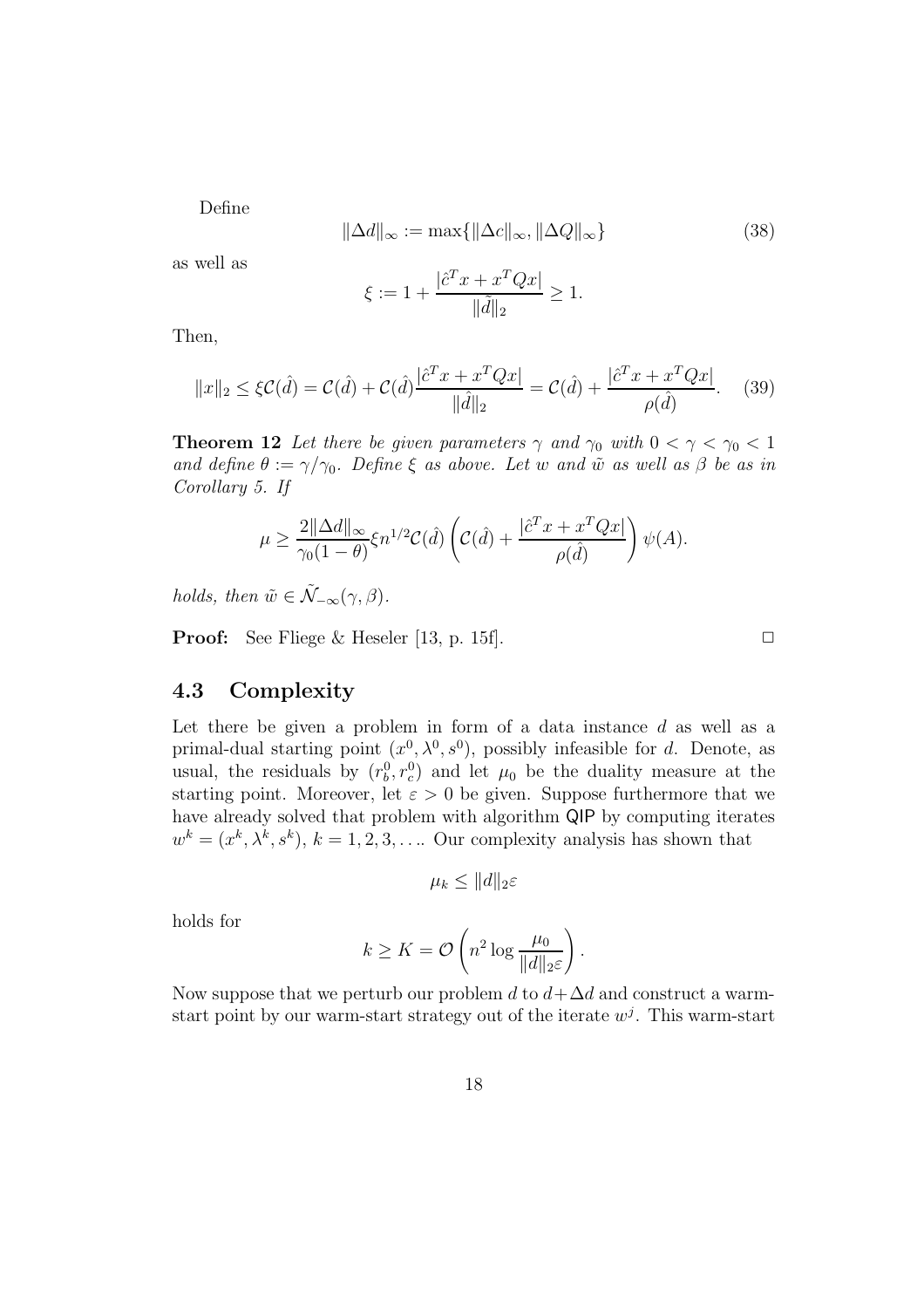point is then used by algorithm QIP to solve the perturbed problem. Clearly, after

$$
k \geq K_{\text{warm}} = \mathcal{O}\left(n^2 \log \frac{\mu_j}{\|d + \Delta d\|_2 \varepsilon}\right)
$$

iterations we have that

$$
\tilde{\mu}_k \le ||d + \Delta d||_2 \varepsilon
$$

holds. Here,  $\tilde{\mu}_k$  are the duality measures for the perturbed problem, as computed by algorithm QIP. Furthermore, if  $\|\Delta d\|_2 \leq \|d\|_2/2$  holds, we can use the estimate

$$
\frac{1}{\|d + \Delta d\|_2} \le \frac{1}{\|d\|_2 - \|\Delta d\|_2} \le \frac{2}{\|d\|_2}
$$

to conclude

$$
K_{\text{warm}} = \mathcal{O}\left(n^2 \log \frac{\mu_j}{\|d\|_2 \varepsilon}\right).
$$

## 5 An Application: Multicriteria Optimization

In this section, we give a short introduction to multicriteria optimization. We follow roughly the chain of arguments presented in [13] and repeat the main points for the sake of completeness here.

#### 5.1 The Problem

Let there be given  $p > 1$  convex quadratic objective functions of the form

$$
f_i(x) = \frac{1}{2}x^T Q_i x + c_i^T x, \qquad i = 1, \dots, p,
$$
 (40)

with positive semidefinite matrices  $Q_i \in \mathbb{R}^{n \times n}$  and vectors  $c_i \in \mathbb{R}^n$  for all *i*. Moreover, let

$$
G := \{ x \in \mathbb{R}^n \mid Ax = b, \, x \ge 0 \}
$$
 (41)

be the set of feasible points. We are interested in minimizing simultaneously the functions

$$
f_1, \dots, f_p : G \longrightarrow \mathbb{R} \tag{42}
$$

on the set G in a sense specified as follows. The element  $y^* \in f(G)$  is called efficient, if and only if there is no other  $y \in f(G)$  with

$$
y_i \le y_i^* \quad \forall \, i \in \{1, 2, \dots, p\}
$$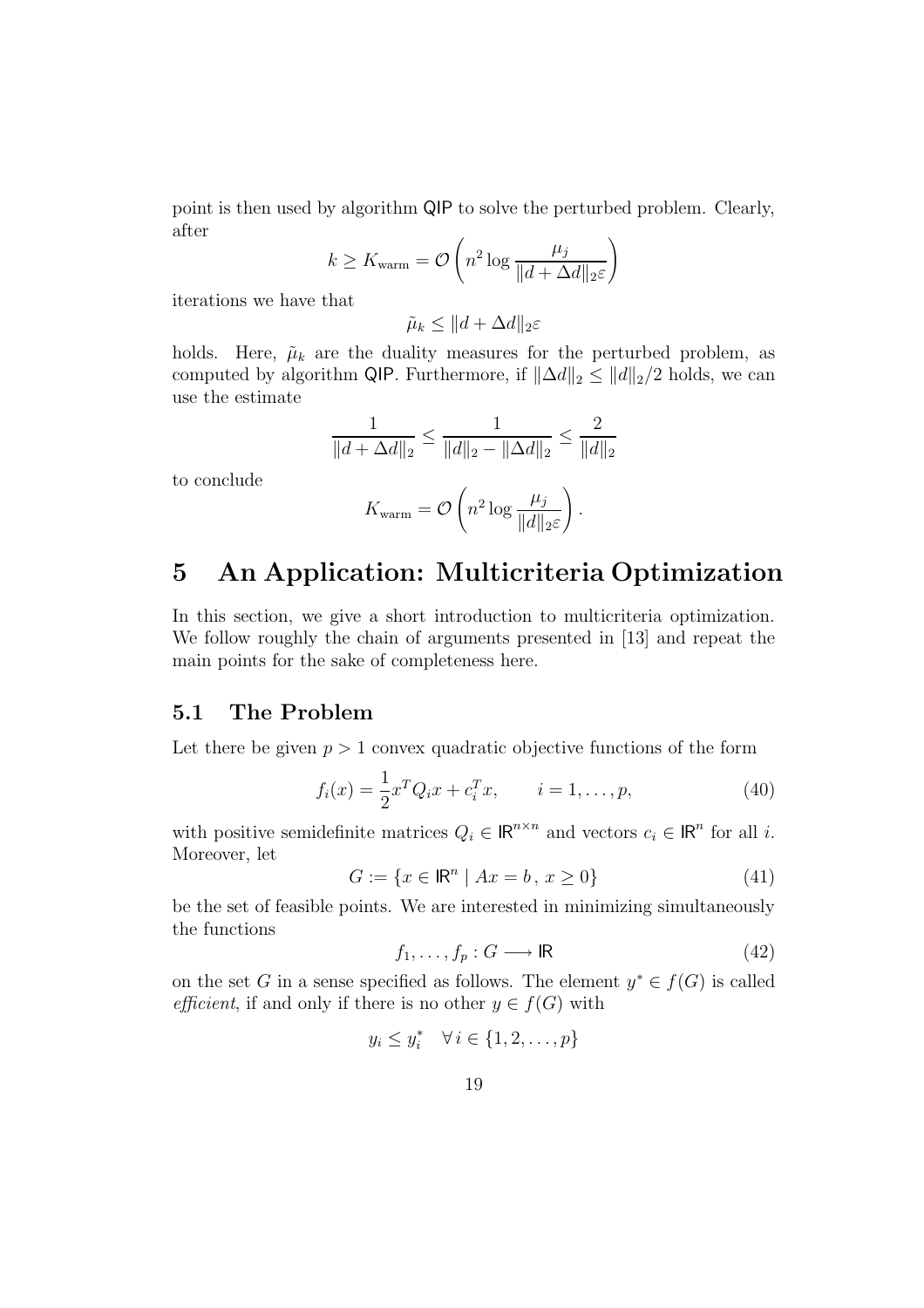$$
y_k < y_k^* \quad \text{for at least one } k \in \{1, 2, \dots, p\}.
$$

The set of all efficient points of the set  $f(G)$  is called the *efficient set*,  $E(f(G))$ . Now, define the function  $f: G \longrightarrow \mathbb{R}^p$  by  $f = (f_1, \ldots, f_p)^T$ . With the definition of efficiency as above, it becomes clear that in multicriteria optimization we are in search for the whole set  $E(f(G))$  and, obviously, for the corresponding set of optimal decision variables  $f^{-1}(E(f(G)))$ . For typical examples for this type of problem we refer to, e. g., [13]. Note that two efficient points  $f(x^{(1)}), f(x^{(2)}) \in E(f(G))$   $(x^{(1)}, x^{(2)} \in G)$  with  $f(x^{(1)}) \neq f(x^{(2)})$ are incomparable to each other with respect to the order defined above. Therefore, just one efficient point can not capture the possible optimal alternatives we face when solving a multicriteria optimization problem. This clearly shows that human decision makers need information about the whole set  $E(f(G))$ .

#### 5.2 Scalarization

It is well-known that we can find a point close to  $E(f(G))$  of the problem specified by (42) by solving the single-objective optimization problem

$$
\min \quad \omega^T f(x) \n\text{s. t.} \quad x \in G,
$$
\n(43)

with  $\omega$  an arbitrary weight vector from the set

$$
Z := \left\{ \omega \in \mathbb{R}^p \; \left| \; \sum_{i=1}^p \omega_i = 1, \; \omega_i > 0 \; \forall \, i \in \{1, 2, \dots, p\} \right. \right\}.
$$
 (44)

This approach is often called *scalarization*. (For a discussion of this and other scalarization techniques see e. g. [17, 22, 20, 12].) Indeed, defining the set of properly efficient points P by

$$
P(f(G)) := \left\{ f(x^*) \mid \omega \in Z, x^* \in G, f(x^*) = \min_{x \in G} \omega^T f(x) \right\},\
$$

it can be shown [16, 28] that

$$
P(f(G)) \subseteq E(f(G)) \subseteq \mathrm{cl}(P(f(G)))\tag{45}
$$

and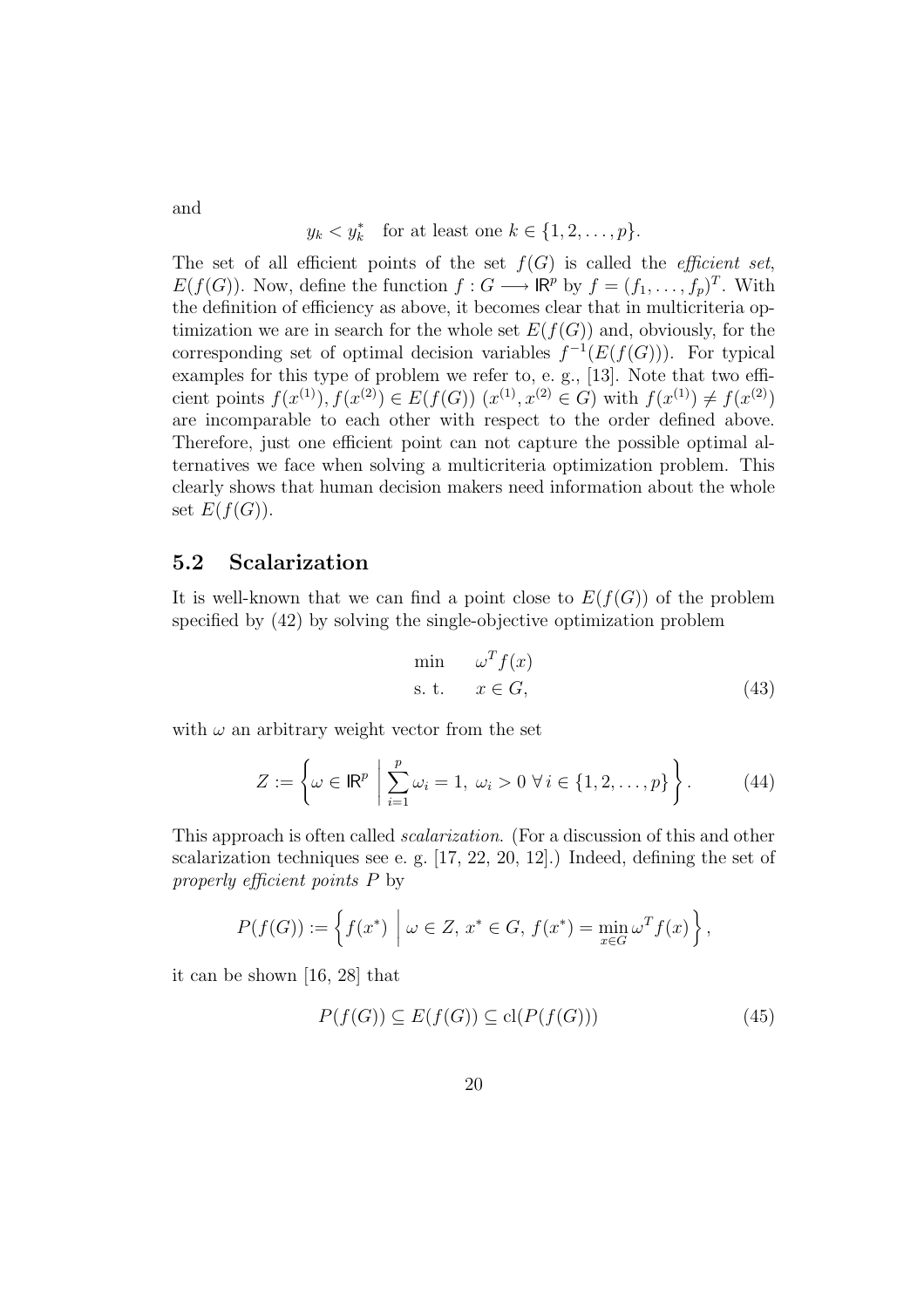holds. Here,  $cl(\cdot)$  is the closure operator. In fact, this result holds for arbitrary functions  $f: G \longrightarrow \mathbb{R}^p$  as long as  $f(G) + \mathbb{R}^p_+$  is closed and convex. Since we can not distinguish numerically between a set and its closure, we can therefore replace  $E$  by  $P$  in all applications involving convex functions. Turning our attention to (42), (41), and (40), we see that we have to consider several scalar problems of the form

$$
\begin{array}{ll}\n\min & \frac{1}{2}x^T Q x + c^T x \\
\text{s. t.} & Ax = b, \\
x \ge 0,\n\end{array} \tag{46}
$$

where  $Q = \sum_{i=1}^p \omega_i Q_i$ ,  $c = \sum_{i=1}^p \omega_i c_i$ , and  $\omega = (z_1, \dots, \omega_p)^T \in Z$  is a given parameter or weight vector.

As a consequence of the discussion above, we are able to approximate the set  $E(f(G))$  as well as  $f^{-1}(E(f(G)))$  by solving optimization problems of the form (46). These ersatz problems are defined by choosing different weights  $\omega$ , see (43).

The basic idea is now as follows. Our aim is to compute a discrete approximation of the set of efficient points. We have to solve a standard scalar optimization problem for each efficient point we want to compute. The different optimization problems we have to consider can be viewed as perturbations of each other, with vectors of weights  $\omega \in Z$  serving as parameters defining the perturbations. We propose to use an adaptive discretization technique for the set of weights Z. Basically, we want to use more parameters in those regions of the parameter space where weight vectors which are close together result in efficient points whose images in the image space  $\mathsf{IR}^p$  are far apart from each other. But in contrast to [13], where efficient points were calculated first and then a new weight was chosen adaptively by using information about the last optimal function values computed, we will now introduce more parameters (i. e. more scalar problems) during the solution process of other scalar problems, before these other problems are completely solved.

Furthermore, to save work when computing the new efficient points (i. e. when solving the new optimization problems), we propose to use a warmstart strategy. With such a strategy, points from the iteration history of scalar problems already solved are used as starting points for the optimization problems currently under consideration.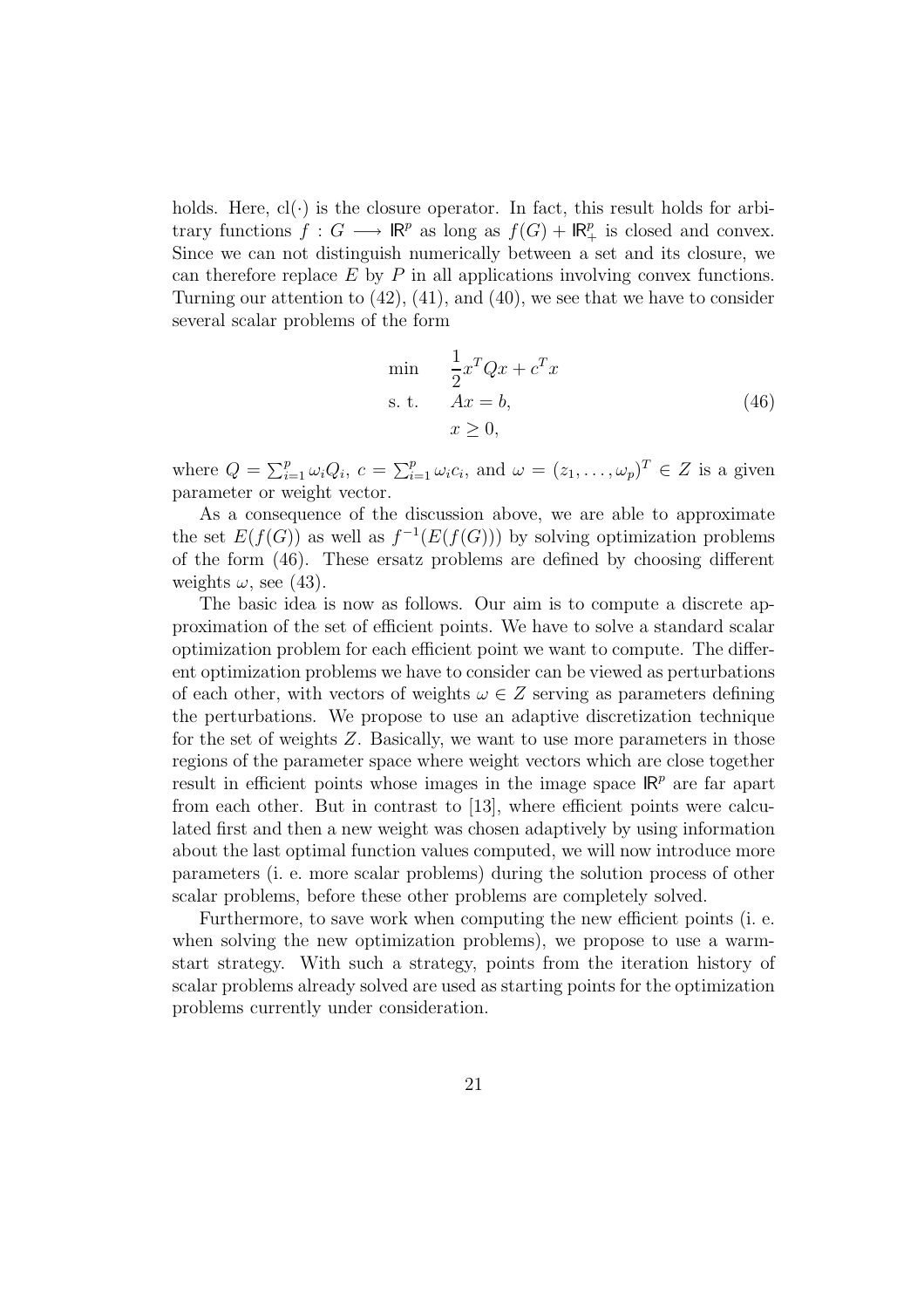### 6 The EffTree-Algorithm

#### 6.1 The Basic Idea

When solving a multicriteria optimization problem, we have to solve many standard scalar problems, each of them a perturbation of each other one. Of course, we can solve one scalarized problem first, use one of the iterates computed to generate a warm-start point for the next scalarized problem considered, etc. This is basically the idea outlined in Fliege & Heseler [13]. However, in the algorithm presented below we want to do warm-starts as early as possible, thereby considering many scalarized problems simultaneously. In this way, we will be able to generate an approximation of the set of efficient points even if none of the scalar problems considered is solved up to a prespecified accuracy, yet. (I. e. even if all duality gaps of all scalar problems considered are still rather large.)

Figure 1 (p. 23) illustrates the idea for bicriteria problems. The basic idea for bicriteria problems is explained below.

Suppose we start with a prespecified scalarization parameter  $\omega$ , defining a problem with data instance denoted by  $d_{\omega}$ . Choose a starting point  $(x^0, \lambda^0, s^0)$  for algorithm QIP. In Figure 1, the image of this point under two real-valued objective functions is shown in the upper right hand corner. Executing one step with algorithm QIP results in the point  $(x^1, \lambda^1, s^1)_{\omega}$ . Next, we choose two new scalarization parameters  $\omega_l$  and  $\omega_r$  and define the corresponding data instances  $d_{\omega_l}$  and  $d_{\omega_r}$ . These two data instances can be seen as perturbations of  $d_{\omega}$  simply by noting  $d_{\omega_l} = d_{\omega} + (d_{\omega_l} - d_{\omega})$  resp.  $d_{\omega_r} = d_{\omega} + (d_{\omega_r} - d_{\omega})$ . Accordingly, we can try to construct warm-start points based on the information given by  $(x^1, \lambda^1, s^1)_{\omega}$ . One additional step from each of these warm-start points with algorithm QIP leads to  $(x^2, \lambda^2, s^2)_{\omega_l}$ and  $(x^2, \lambda^2, s^2)_{\omega_r}$ , see Figure 1. Moreover, one additional step with algorithm QIP for the problem with parameter  $\omega$  from  $(x^1, \lambda^1, s^1)_{\omega}$  leads to the point  $(x^2, \lambda^2, s^2)$ <sub>ω</sub>. This scheme can now be applied recursively for each of the three points  $(x^2, \lambda^2, s^2)_{\omega_l}$ ,  $(x^2, \lambda^2, s^2)_{\omega_l}$ ,  $(x^2, \lambda^2, s^2)_{\omega_r}$ , until the images of neighboring iterates are closer to each other than a prespecified distance. A precise statement of the algorithm can be found in the next subsection.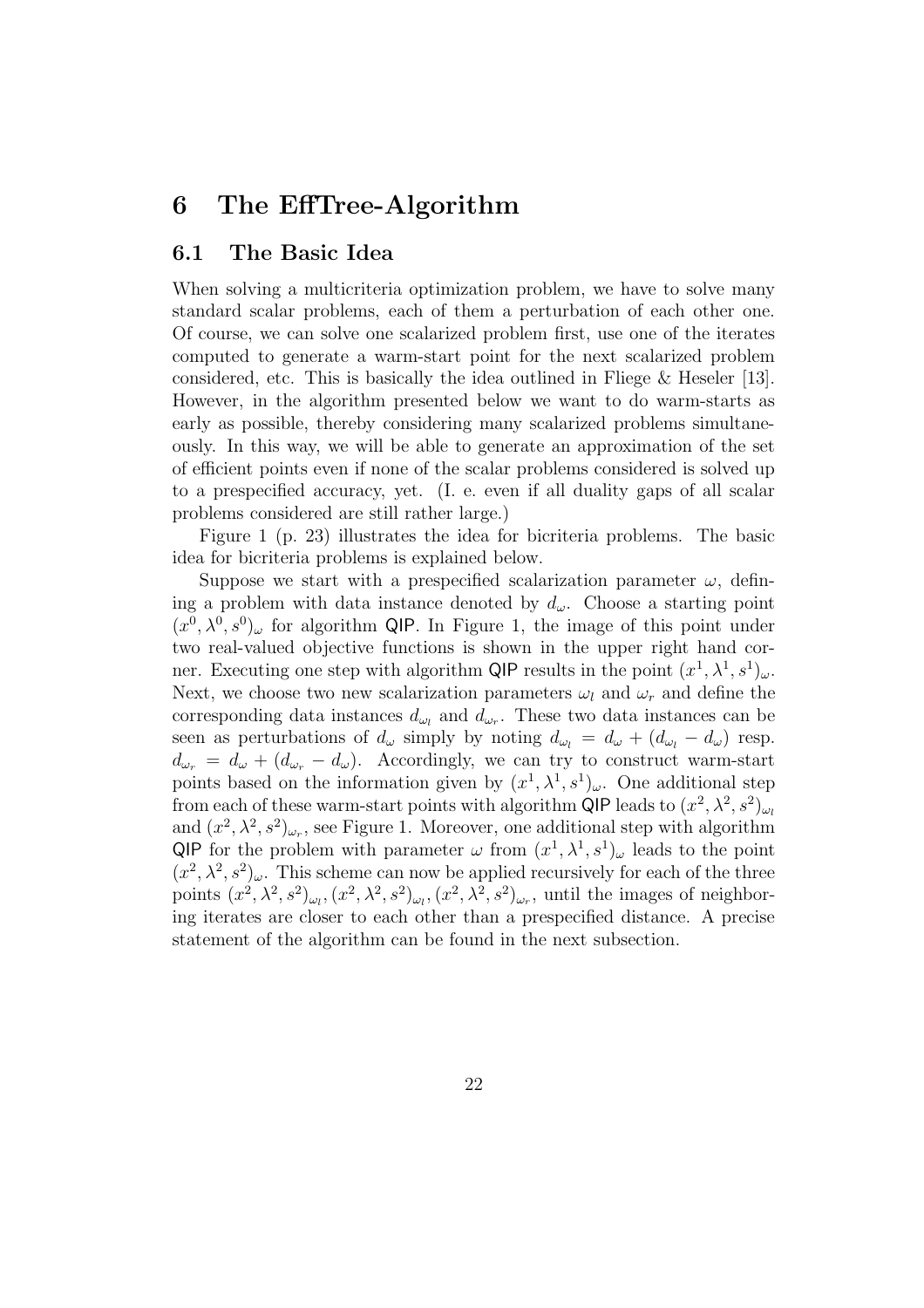

Figure 1: Approximation of the image of the set of efficient points by early warm-starts. An explanation is given in Section 6.1.

#### 6.2 The Algorithm EffTree

Let us introduce two scalar values  $\varepsilon, \delta > 0$  as measures of accuracy of an approximation to the the set of solutions of our given bicriteria problem. Both measures of accuracy will be used on points in the image space of the problem. For this problem, we want to calculate a number of points in the image space (as well as their preimages in the decision space) which are "close" to the image of the set of efficient points in the sense that each point is an  $\varepsilon$ -solution to a scalar problem. (Or, even more precisely, the dual gap of each scalar problem considered should be at most  $\varepsilon$ .) Moreover, for bicriteria problems, the distance between two image points should be at most  $\delta$ .

Each scalar problem considered is defined by a scalarization vector  $\omega$ . We denote by  $d_{\omega}$  the corresponding data instance, by  $(x^k, \lambda^k, s^k)_{\omega}$  the kth iterate of our algorithm for this data instance, and by  $r_{b,\omega}^k$ ,  $r_{c,\omega}^k$  the correspondig residuals. For a given weight vector  $\omega$  and the corresponding data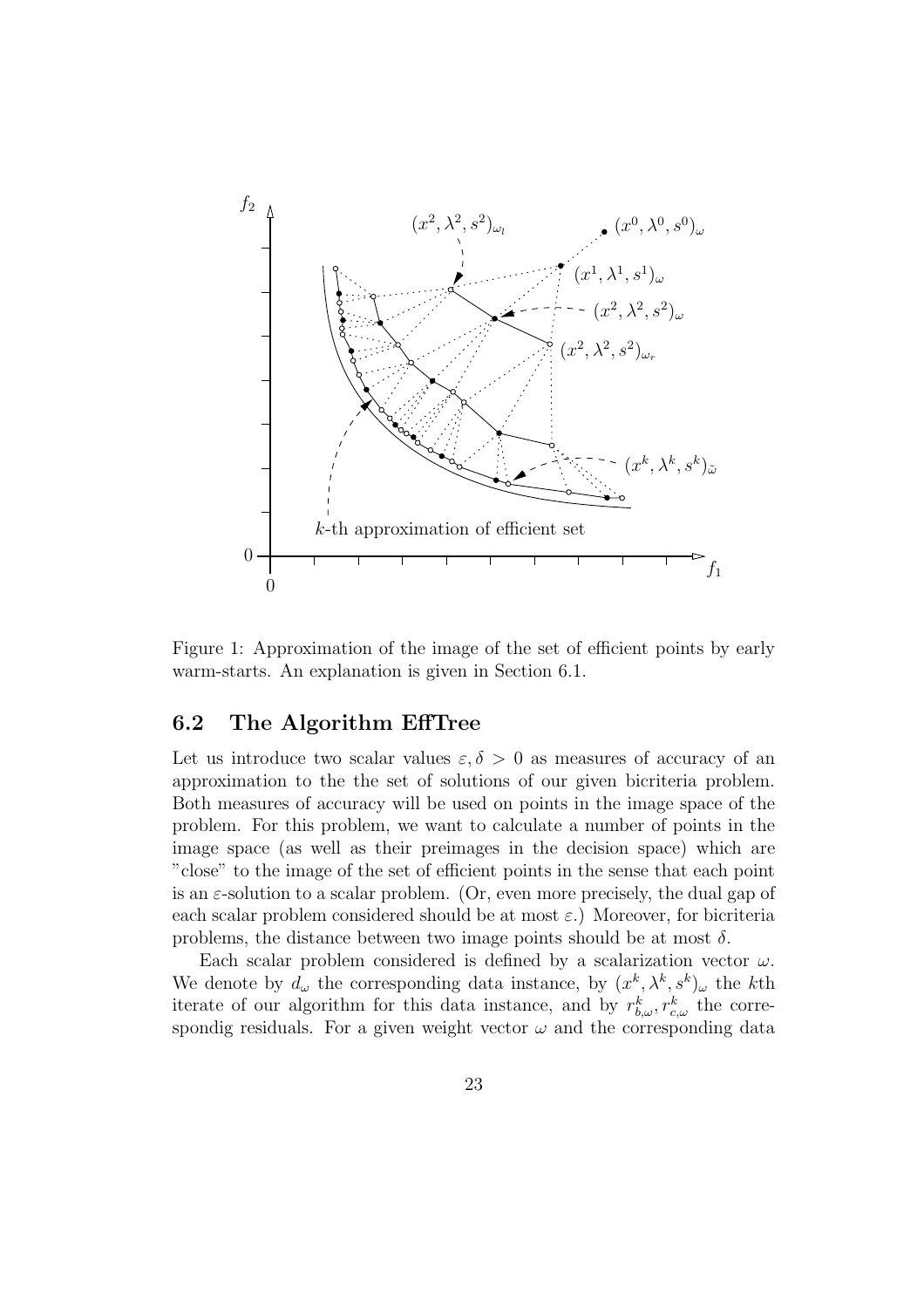instance  $d_{\omega}$ , a perturbation  $\Delta \omega$  of this weight vector induces the data instance  $d_{\omega+\Delta\omega}$ . The corresponding perturbations of the objective function has the form

$$
\Delta Q := \Delta \omega (Q_1 - Q_2) \quad \text{and} \quad \Delta c := \Delta \omega (c_1 - c_2).
$$

To simplify notation, we will identify the data instance  $d_{\omega}$  with the weight vector  $\omega$ .

To measure distances between points in the image space, we will make use of the function

$$
\varphi_k: [0,1] \longrightarrow \mathbb{R}^2
$$
  

$$
\omega \longmapsto f(x_\omega^k),
$$

where  $x_{\omega}^k$  is the primal variable of an iterate  $(x^k, \lambda^k, s^k)_{\omega}$ .

Throughout the algorithm, we use the Euclidean norm to measure distances between image points in the  $\mathbb{R}^2$ . In what follows, the set W will contain all those data instances (i. e. weights) which have already been considered up to now. This set depends on the iteration index  $k$ , which will be suppressed in what follows for ease of notation. The set  $\hat{W}$  will contain those data instances which have already been checked as possible data instances to generate warm-start points. The data instances neighboring to a given one, say  $\omega \in \mathcal{W}$ , will be denoted by

$$
\omega_l := \max \{ \omega_l \in \mathcal{W} \cup \{0; 1\} \mid \omega_l < \omega \},
$$
  

$$
\omega_r := \min \{ \omega_r \in \mathcal{W} \cup \{0; 1\} \mid \omega_r > \omega \}.
$$

Moreover, we will make use of the notation  $\mathcal{W}_{\omega} := \{\omega_l, \omega_r\} \subseteq \mathcal{W}$ .

After the generation of a warm-start point, algorithm QIP will be called to compute  $i_k$  ordinary interior-point steps. Only after that is  $k$  increased (and  $i_k$  is updated to  $i_{k+1}$ ). As a consequence, the iteration counter k of algorithm EffTree is not equal to the current iteration depth of a point  $(x^k, \lambda^k, s^k)_{\omega}$ , i. e. it is *not* the case that one has arrived at  $(x^k, \lambda^k, s^k)_{\omega}$  after solving k linear systems of equalities by making either a warm-start step or by making a single step with algorithm QIP. Instead, the total number of steps done by algorithm QIP to arrive at  $(x^k, \lambda^k, s^k)_{\omega}$  is given by  $\sum_{j=0}^k i_k$ . In actual examples, we will use a rather simple sequence of  $i_k$ 's. Indeed, we will simply choose  $i_0$  fixed as well as  $i_k$  constant for  $k > 0$ . More details on this can be found in Section 7.

Table 2 (p. 25) gives an overview of the parameters and variables used in the algorithm. Note that usually only  $\epsilon_{\mu}$ ,  $\varepsilon_{\text{infeas}}$ , and  $\delta$  have to be specified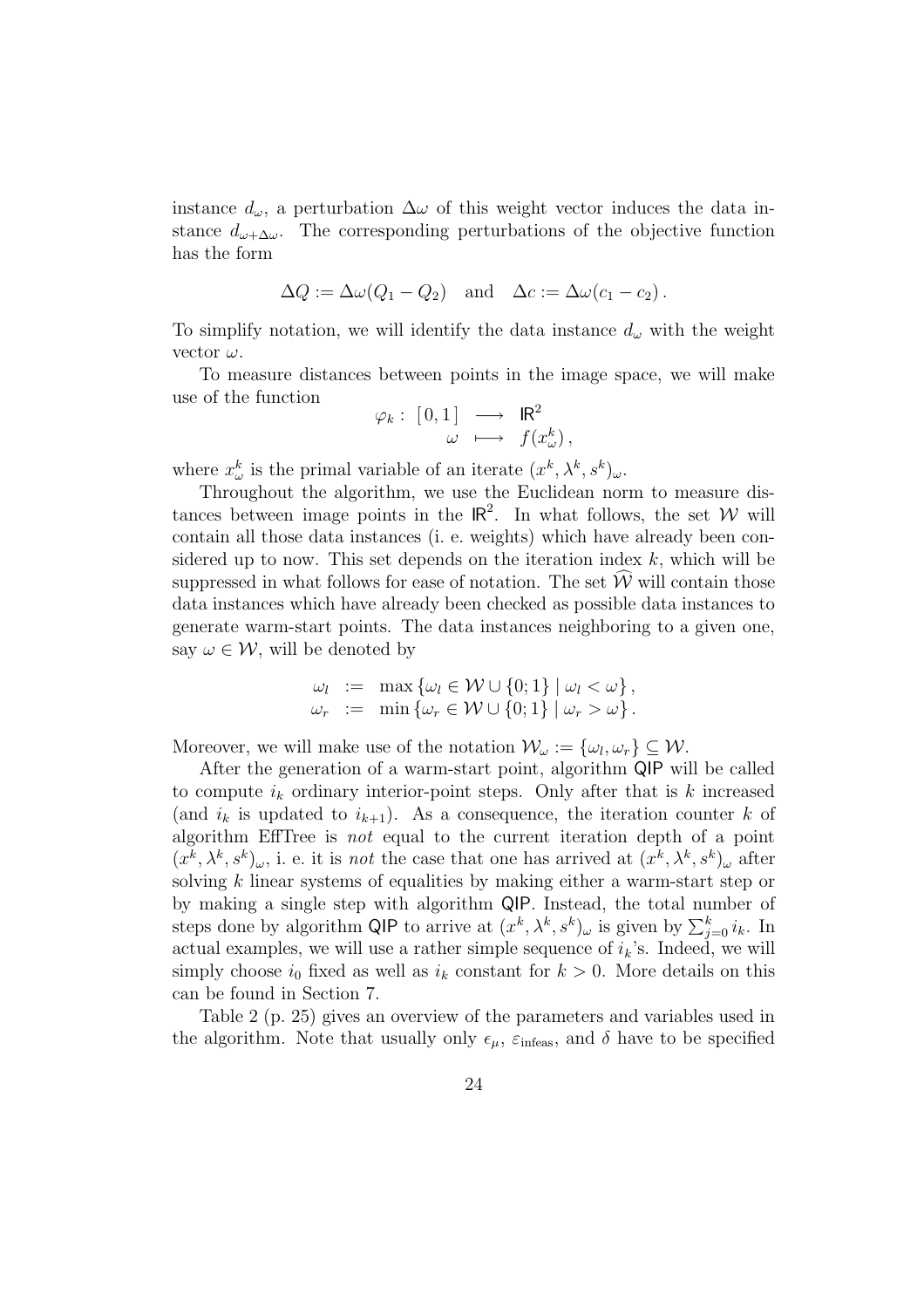by a user. We are now able to state the algorithm more formally, and this is done in Table 3, p. 26.

$$
\varepsilon_{\mu}
$$
 max. allowed dual gap  
\n
$$
\varepsilon_{\text{infeas}} \begin{cases}\n\text{max. allowed infeasibility} \\
\text{max. dist. between points in images space} \\
k\n\end{cases}
$$
\n
$$
\begin{cases}\n\omega \\ \text{outer iteration counter} \\
\omega \\ \text{parameter (weight vector) for the data instance } d_{\omega} \\
\Delta \omega \\ \text{perturbation of } \omega\n\end{cases}
$$
\n
$$
\Delta \omega_{\text{mult}}
$$
\n
$$
\Delta \omega_{\text{mult}}
$$
\n
$$
\Delta \omega_{\text{mult}}
$$
\n
$$
\Delta \omega_{\text{mult}}
$$
\n
$$
\Delta \omega_{\text{mult}}
$$
\n
$$
\Delta \omega_{\text{mult}}
$$
\n
$$
\Delta \omega_{\text{int}}
$$
\n
$$
\Delta \omega_{\text{int}}
$$
\n
$$
\Delta \omega_{\text{int}}
$$
\n
$$
\Delta \omega_{\text{int}}
$$
\n
$$
\Delta \omega_{\text{int}}
$$
\n
$$
\Delta \omega_{\text{int}}
$$
\n
$$
\Delta \omega_{\text{int}}
$$
\n
$$
\Delta \omega_{\text{int}}
$$
\n
$$
\Delta \omega_{\text{int}}
$$
\n
$$
\Delta \omega_{\text{int}}
$$
\n
$$
\Delta \omega_{\text{int}}
$$
\n
$$
\Delta \omega_{\text{int}}
$$
\n
$$
\Delta \omega_{\text{int}}
$$
\n
$$
\Delta \omega_{\text{int}}
$$
\n
$$
\Delta \omega_{\text{int}}
$$
\n
$$
\Delta \omega_{\text{int}}
$$
\n
$$
\Delta \omega_{\text{int}}
$$
\n
$$
\Delta \omega_{\text{int}}
$$
\n
$$
\Delta \omega_{\text{int}}
$$
\n
$$
\Delta \omega_{\text{int}}
$$
\n
$$
\Delta \omega_{\text{int}}
$$
\n
$$
\Delta \omega_{\text{int}}
$$
\n
$$
\Delta \omega_{\text{int}}
$$
\n
$$
\Delta \omega_{\text{int}}
$$
\n
$$
\Delta \omega_{\text{int}}
$$
\n
$$
\Delta \omega_{\text{int}}
$$
\n
$$
\Delta \omega_{\text{int}}
$$
\n
$$
\Delta \omega_{\text{int}}
$$
\n
$$
\
$$

Table 2: Variables and Parameters used in Algorithm EffTree

The algorithm stops as soon as we have calculated weights  $0 = \omega_1$  $\omega_2 < \cdots < \omega_N = 1$  and corresponding primal-dual points  $(x_{\omega_i}, \lambda_{\omega_i}, s_{\omega_i})$  $(i = 0, \ldots, N)$  with duality measure less than  $\varepsilon$  and infeasibility less than  $\varepsilon$ , such that in the image space  $\mathbb{R}^2$  of our bicriteria problem, two consecutive solutions  $x_{\omega_i}, x_{\omega_{i+1}}$  have a distance from each other of less than  $\delta$  $(i = 0, \ldots, N - 1).$ 

As it can be seen, one of the crucial parts of EffTree is the subroutine for computing warm-start points, CompWarmStart (cmp. Step S2 of EffTree). This routine is depicted in Table 4, p. 27. Note that the system of linear equations (47) in subroutine CompWarmStart corresponds to the system (19) from Section 3.

We still have to proof that the algorithm is well defined and works correctly. This is done as follows. First, observe that the set  $W$  always contains a finite number of data instances (weight vectors). Therefore, step S3 is well defined. After each execution of one loop step of the while loop in step S2, an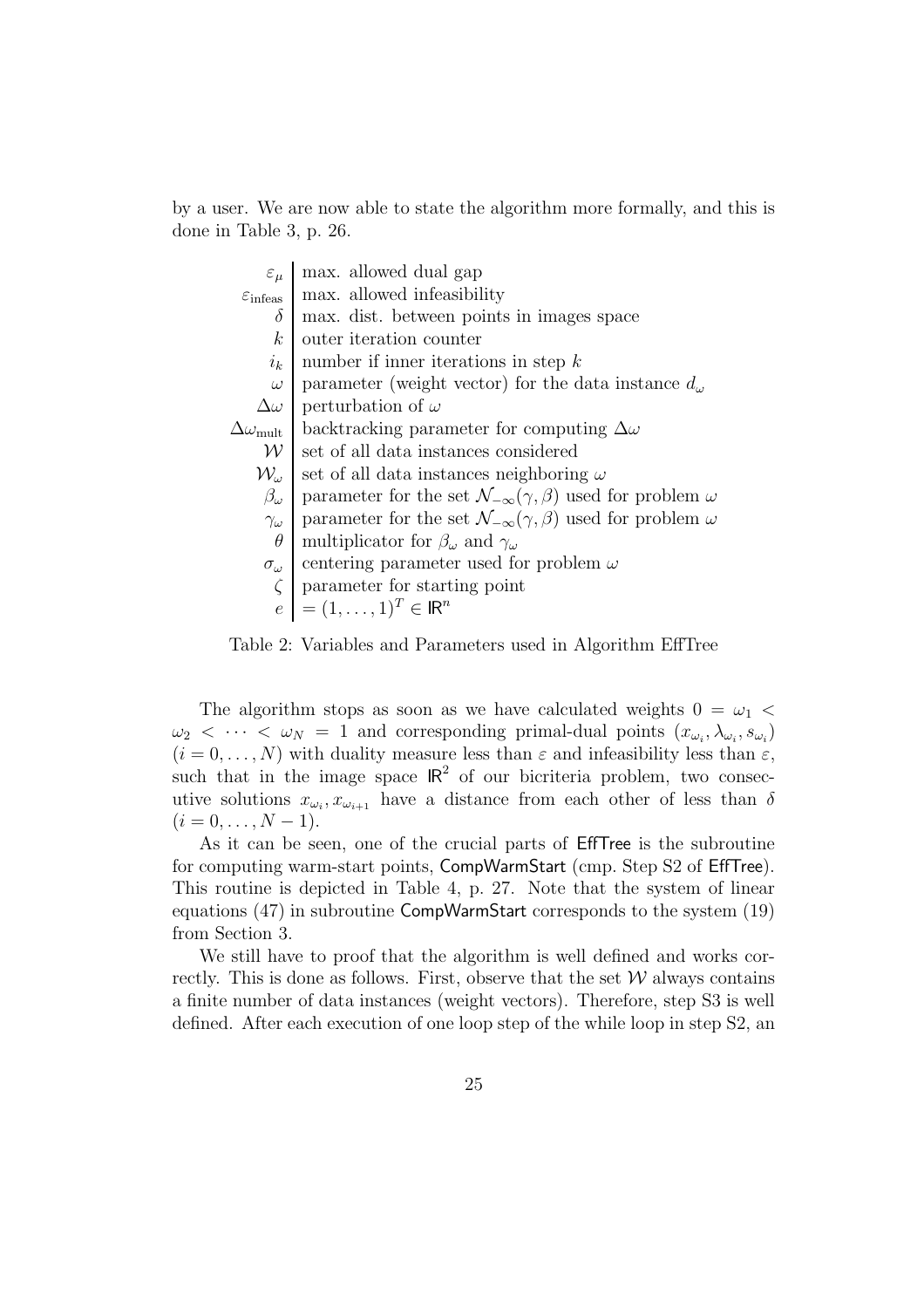#### Algorithm EffTree

 $(S0)$  // Initialization // Choose  $\varepsilon_{\mu}$ ,  $\varepsilon_{\text{infeas}}, \delta > 0$ ,  $\omega_{\text{init}} \in [0, 1], i_k \in \mathbb{N} \ (k = 0, 1, 2, \ldots),$  $\zeta > 0, \, \beta_{\rm init} \geq 1, \, \gamma_{\rm init} \in ]0,1[,\, \sigma_{\rm init} \in ]\,0,1/2\,[.$ Set  $k := 0, (x^0, \lambda^0, s^0)_{\omega_{\text{init}}} := \zeta(e, 0, e), \mathcal{W} := \{\omega_{\text{init}}\}.$  $(S1)$  // Iterations // For all  $\omega \in \mathcal{W}$ :  $\triangleright$  Compute  $(x^{k+1}, \lambda^{k+1}, s^{k+1})_{\omega}$  by executing  $i_k$  iterations with algorithm QIP, using the parameters  $\beta_{\omega}$ ,  $\gamma_{\omega}$ , and  $\sigma_{\omega}$ , starting from the point  $(x^k, \lambda^k, s^k)_{\omega}$ end (for all) (S2) // Compute warm-start points // Set  $\widehat{\mathcal{W}} := \emptyset$ . While  $W \setminus \widehat{W} \neq \emptyset$ : Choose  $\omega \in \mathcal{W} \setminus \widehat{\mathcal{W}}$ ,  $\omega_l := \max \{\omega_l \in \mathcal{W} \cup \{0, 1\} \,|\, \omega_l < \omega\},\$  $\omega_r := \min \{ \omega_r \in \mathcal{W} \cup \{0, 1\} \, | \, \omega_r > \omega \},\$ for all  $\hat{\omega} \in \mathcal{W}_{\omega} := {\omega_l, \omega_r}$ : if  $\|\varphi_k(\omega) - \varphi_k(\hat{\omega})\|_2 > \delta$  $\triangleright$  Call routine CompWarmStart to calculate  $\tilde{\omega}$ ,  $\gamma_{\tilde{\omega}}$ ,  $\beta_{\tilde{\omega}}$  as well as  $(x^{k+1}, \lambda^{k+1}, s^{k+1})_{\tilde{\omega}}.$  $\triangleright \quad \text{Set } \mathcal{W} := \mathcal{W} \cup \{\tilde{\omega}\}, \ \widehat{\mathcal{W}} := \widehat{\mathcal{W}} \cup \{\tilde{\omega}\}.$ end (if) end (for all) Set  $\hat{W} := \hat{W} \cup \{\omega\}.$ end (while) (S3) // Check stopping criterion //  $\text{if} \quad \max \{ \mu_\omega \mid \omega \in \mathcal{W} \} < \varepsilon_\mu \ \wedge \ \max \{ \| r_{b,\omega}^k \|_2, \| r_{c,\omega}^k \|_2 \mid \omega \in \mathcal{W} \} < \varepsilon_{\text{infeas}}$  $\wedge \max\{\|\varphi_{k+1}(\omega) - \varphi_{k+1}(\omega)\|_2 \mid \omega \in \mathcal{W}, \omega \in \mathcal{W}_{\omega}\} < \delta$ :  $\triangleright$  STOP. else:  $\triangleright$  set  $k := k + 1$ , GOTO (S1).

Table 3: Algorithm EffTree for approximating the solution set of a bicriteria convex quadratic optimization problem subject to standard linear equality and inequality constraints.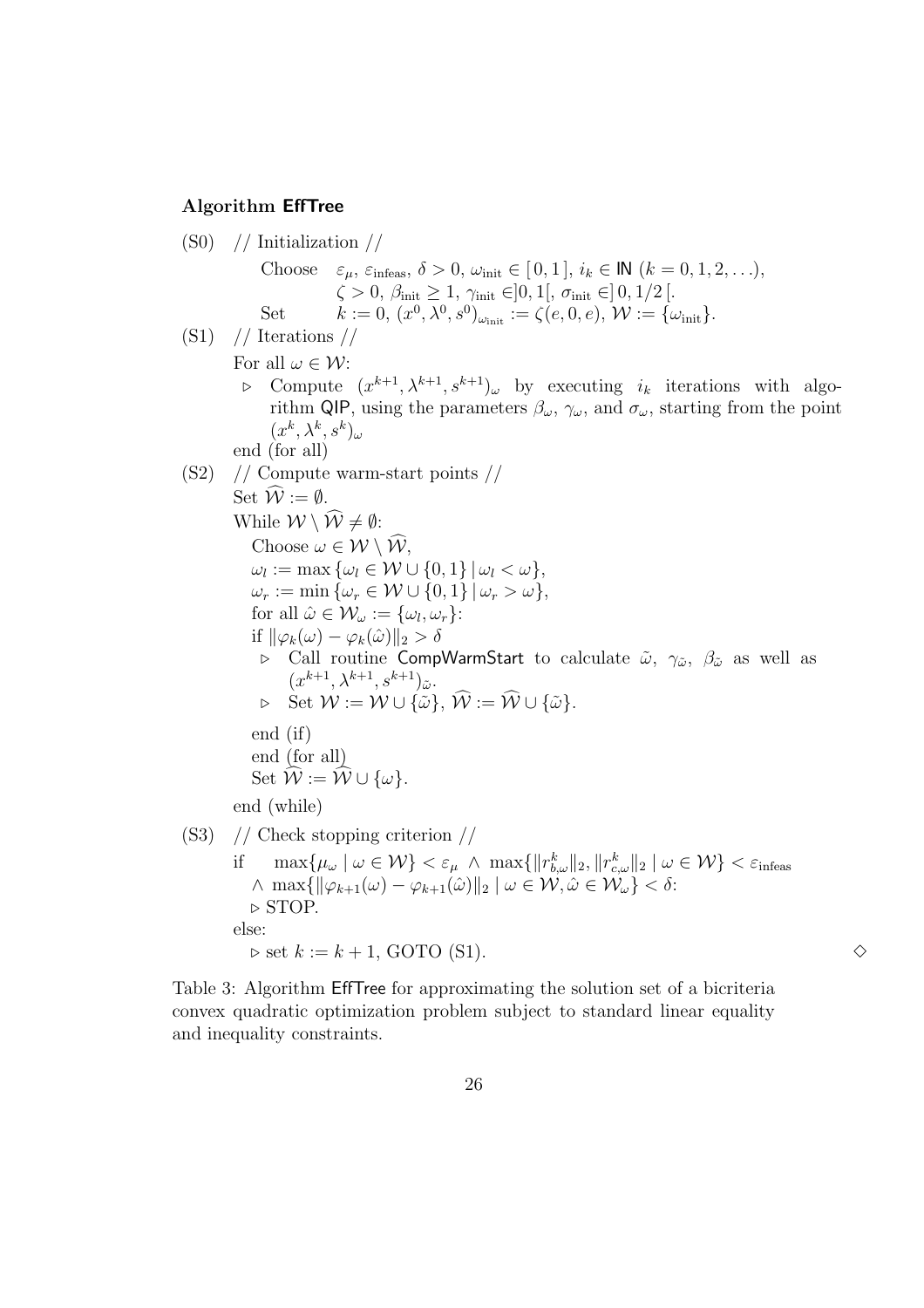#### Subroutine CompWarmStart

- (S0) Choose  $\Delta \omega_{\text{mult}} \in ]0,1[$ ,  $\theta \in ]0,1[$ , set  $\Delta \omega := \hat{\omega} \omega$  and found := false.<br>(S1) While not found and  $\Delta \omega > \varepsilon$ :
- While not found and  $\Delta\omega > \varepsilon$ : Solve

$$
\begin{bmatrix} -(Q + \Delta Q) & A^T & I \\ A & 0 & 0 \\ S^k_{\omega} & 0 & X^k_{\omega} \end{bmatrix} \begin{bmatrix} \Delta x \\ \Delta \lambda \\ \Delta s \end{bmatrix} = \begin{bmatrix} \Delta c + \Delta Qx \\ 0 \\ 0 \end{bmatrix}
$$
 (47)

and define

algorithm QIP.

end (if)

$$
(x^{k+1}, \lambda^{k+1}, s^{k+1})_{\tilde{\omega}} := (x^k, \lambda^k, s^k)_{\omega} + (\Delta x, \Delta \lambda, \Delta s).
$$

If  $||S^k \Delta s||_{\infty} < 1$ :  $\triangleright$  define  $\ddot{\omega} := \omega + \Delta \omega$ ,  $\gamma_{\tilde{\omega}} := \theta \gamma_{\omega}$ , and  $\beta_{\tilde{\omega}} := \beta_{\omega}/\theta$ if  $(x^{k+1}, \lambda^{k+1}, s^{k+1})_{\tilde{\omega}} \in \tilde{\mathcal{N}}_{-\infty}(\gamma_{\tilde{\omega}}, \beta_{\tilde{\omega}})$  $\triangleright$  found := true end (if) else  $\triangleright \Delta\omega := \Delta\omega_{\rm mult}\Delta\omega$ end (if) (S4) if not found set  $\tilde{\omega} := \omega + |\omega - \hat{\omega}|/2$  and compute  $(x^{k+1}, \lambda^{k+1}, s^{k+1})_{\tilde{\omega}}$  by making a cold-start: use the starting point  $(x^0, \lambda^0, s^0)_{\tilde{\omega}} := \zeta(e, 0, e)$  as well as the parameters  $\gamma_{\text{init}}, \beta_{\text{init}}$ ,  $\sigma_{\text{init}}$  to execute  $\sum_{j=0}^{k} i_j$  iterations with

Table 4: Subroutine CompWarmStart, used in Step (S2) of Algorithm EffTree.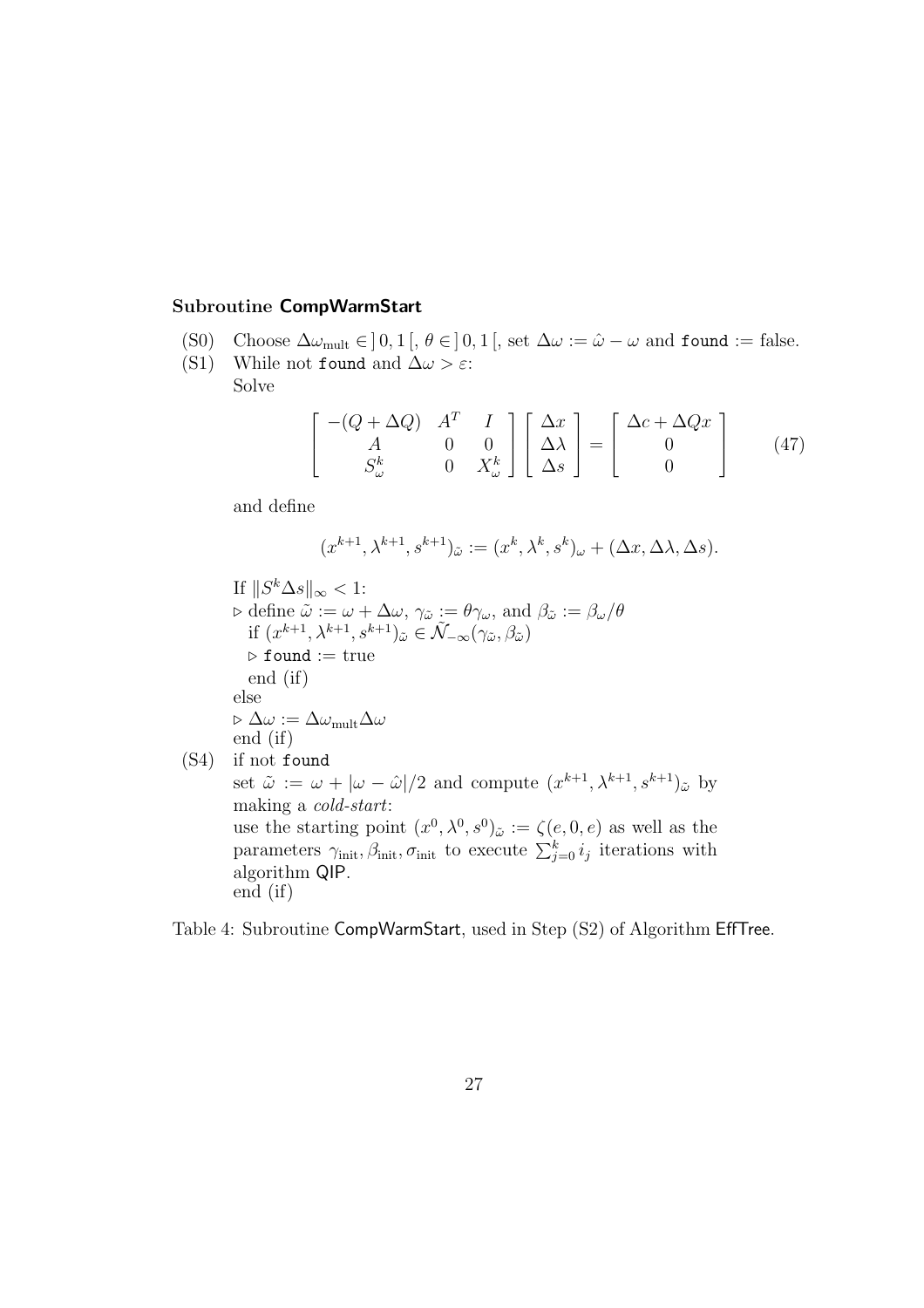element  $\omega \in \mathcal{W} \setminus \widehat{\mathcal{W}}$  is put into  $\widehat{\mathcal{W}}$ . Moreover, additional problems  $\tilde{\omega}$  generated by a warm-start are put into W as well as  $\widehat{W}$ . Therefore, the while-loop finishes after at most  $|\mathcal{W}|$  loops. Moreover, warm-start points generated by (47) in Step S2 do not increase the duality gap (cmp. Section 3). Therefore, although in each step of the main loop of the algorithm, more problems might be are added to the set  $W$ , the maximum duality gap is decreased by performing at least  $i_k$  steps of algorithm QIP for each of the problems considered. As a consequence,  $\max{\mu_\omega \mid \omega \in \mathcal{W}} \longrightarrow 0$  for  $k \longrightarrow \infty$  and the first part of the stopping criterion is fulfilled after finitely many steps. (Actually, the maximum of the duality gaps converges Q-linearly to 0, see Theorem 1.) The second stopping criterion is fulfilled after finitely many steps as long as the optimal value function

$$
\omega \mapsto \inf \left\{ \sum_{i=1}^{p} \omega_i c_i^T x + \frac{1}{2} x^T \sum_{i=1}^{p} \omega_i Q_i x \middle| \ Ax = b, \ x \ge 0 \right\}
$$

is continuous. This holds, e. g., as soon as all  $Q_i$  are positive definite.

**Remark 4** If a user does not want to choose  $\delta > 0$  a priori, he/she might be able to specify the number of points to be used in the approximation of the set of efficient points, instead. If such a number  $M$  is given, an appropriate albeit rough initialization for  $\delta$  would be

$$
\delta := \frac{\sqrt{2} \|\varphi(0) - \varphi(1)\|_2}{M}.
$$
\n(48)

Necessary for this initialization are, of course, optimal function values of the two "extremal" problems with objective functions  $f_1$  and  $f_2$ . These can be easily calculated by algorithm QIP.

Algorithm EffTree has been implemented in Matlab Version 6.5 Release 13. It now forms the core of EfflinGUI, a complete decision support system for multicriteria optimization problems, see Figure 2 (p. 29) and 3 (p. 30).

## 7 Numerical Results

#### 7.1 Data & Parameters

The algorithm was tested on various problems from power plant optimization. Details on this problems can be found in [13]. Overall, 1440 different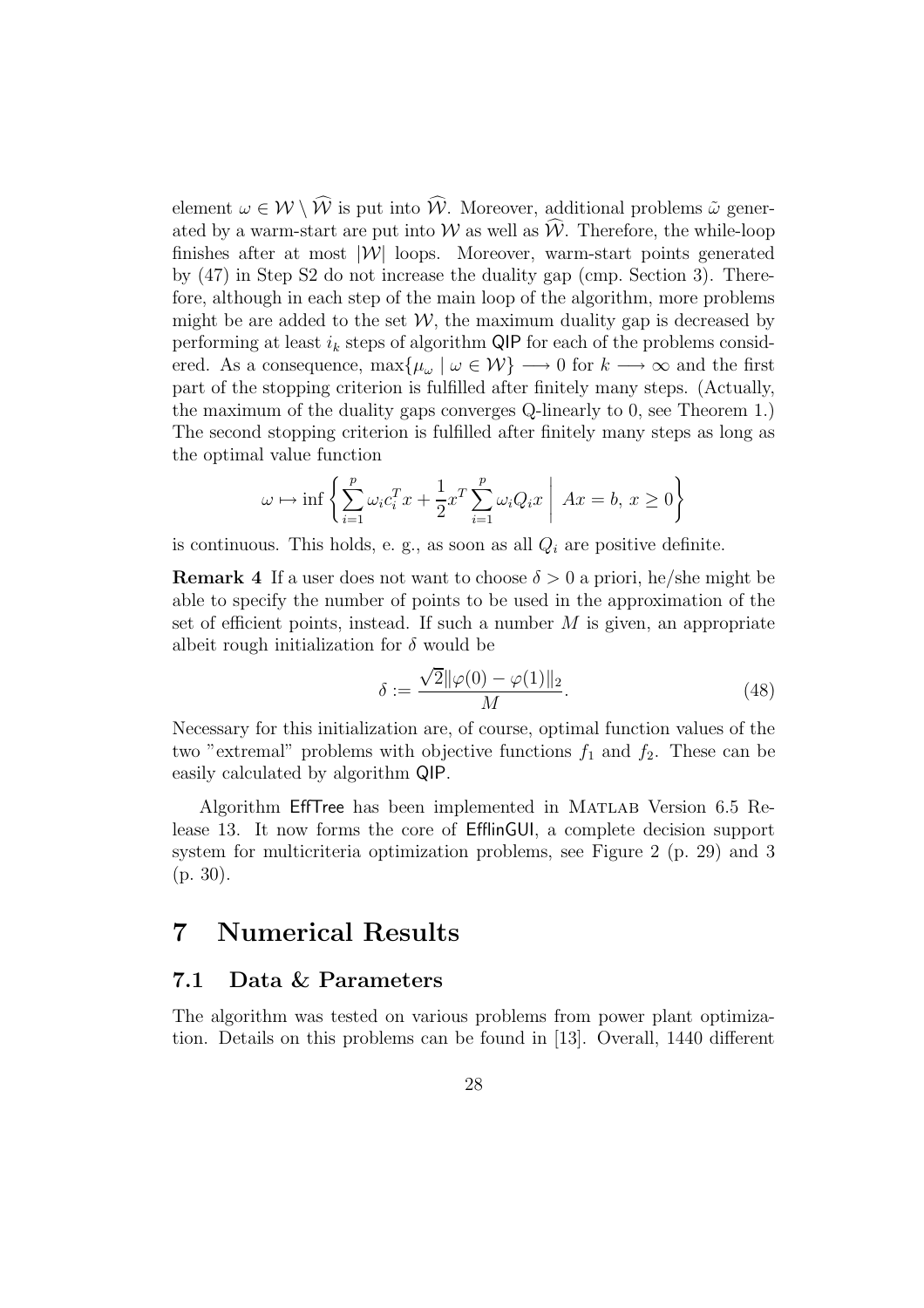

Figure 2: The start screen of EfflinGUI, a decision support system for solving multicriteria optimization problems, based on the algorithm presented in this paper.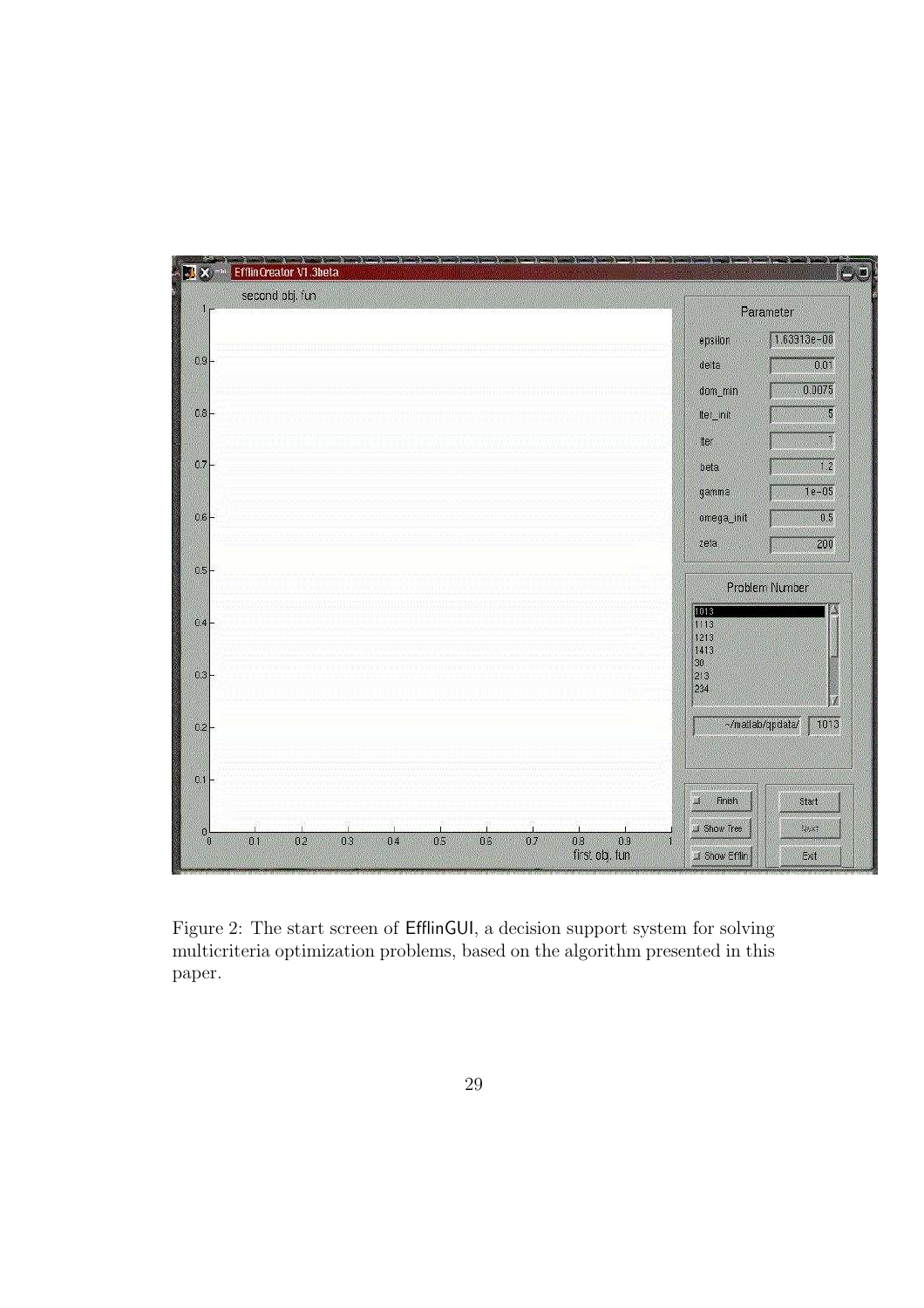

Figure 3: With EfflinGUI it is possible to display the data structure as well as the various approximations of the efficient set found while solving the multicriteria problem.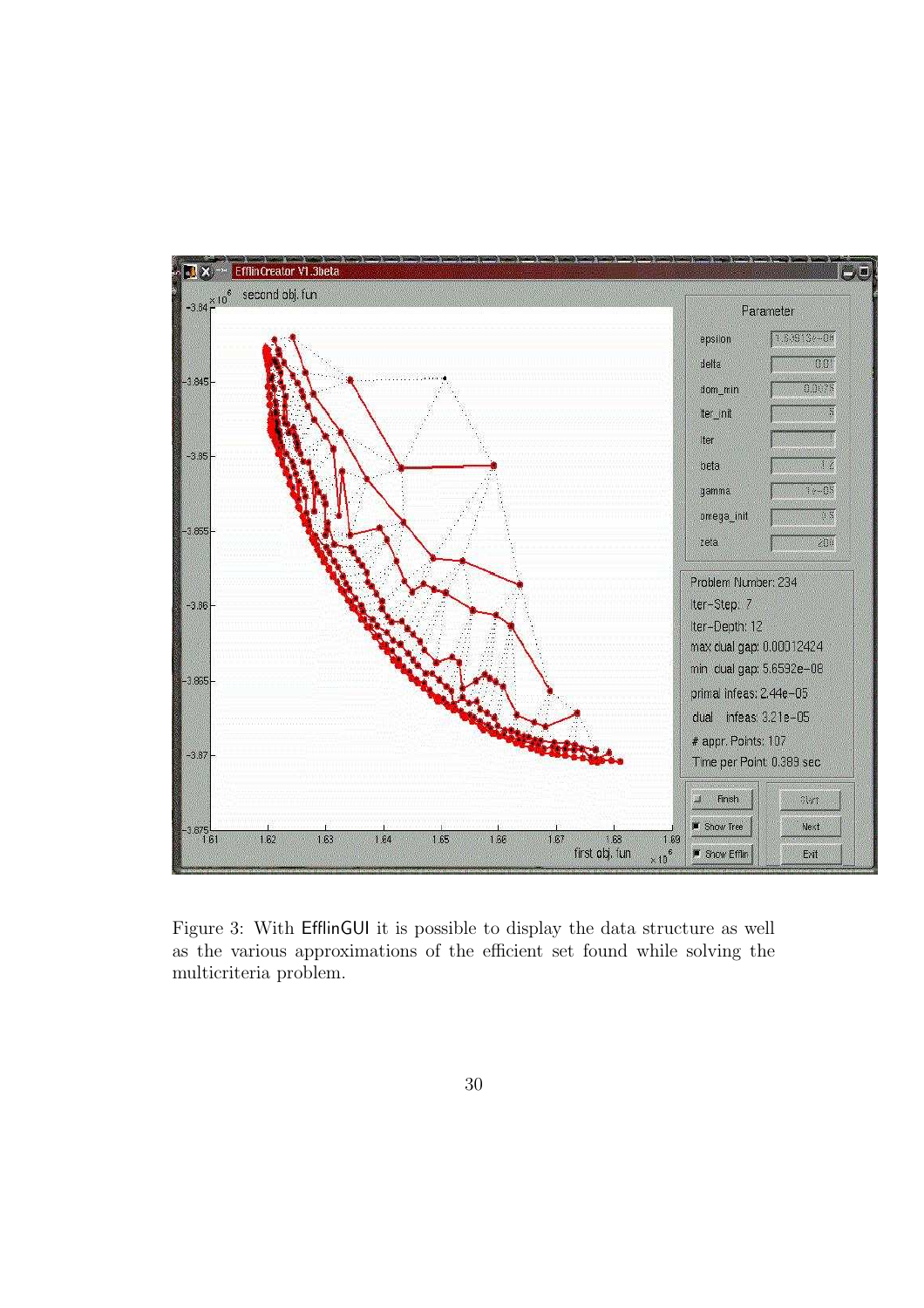bicriteria optimization problems (one for each minute of a day) are specified in our test suite.

In what follows, we used the set of parameters

$$
\varepsilon_{\mu} = \varepsilon_{\text{infeas}} = \sqrt{\text{eps}} \qquad \qquad \omega_{\text{init}} = 0.5
$$
\n
$$
\Delta \omega_{\text{mult}} = 0.8 \qquad \qquad \beta_{\text{init}} = 1.2
$$
\n
$$
i_0 = 5 \qquad \qquad \gamma_{\text{init}} = 10^{-4}
$$
\n
$$
i_k = 1 \qquad \qquad \sigma_{\text{init}} = 10^{-1}
$$

.

and  $\delta$  was defined for each problem according to (48). Here, eps is the machine precision of the hardware platform. The centering parameter  $\sigma_k$ was updated using the well-known rule

$$
\sigma_k := \left(\frac{\mu_k}{\mu_{k-1}}\right)^3,
$$

cmp. [6].

All tests have been made on an Intel Pentium 4, 2.66GHz and 1024MB using Linux SuSE 9.0Pro as the operating system.

#### 7.2 Results

Several experiments, documented in full by Heermann [19], showed that the combination of parameters  $(i_0, i_k) = (5, 1)$  seems to be the most promising. The total performance of the algorithm is relatively stable with respect to  $\Delta\omega_{\text{mult}}$ . We found that, as long as  $\Delta\omega_{\text{mult}} \in [0.5, 0.9]$ , the warm-start search performs rather robust.

Table 5 (p. 32) shows the iteration log of algorithm QIP with respect to the most important values for a typical single-criteria problem encountered during our test. More precisely, the single-criteria problem considered is the multicriteria problem no. 890 with weighting parameters  $\omega_1 = 1/2 = 1-\omega_1 =$  $\omega_2$ . On this problem, the algorithm stops after 25 iterations. As it can be seen, the maximal duality gap converges superlinearly to 0.

Figure 4 (p. 34) shows the results achieved on the multicriteria problems considered. On average, 1388 points per problem were generated and on average 176.94 seconds were used to solve one multicriteria problem to the accuracy specified above, which means that on average 0.1275 seconds were needed to solve one scalarized problem. This compares favorably with the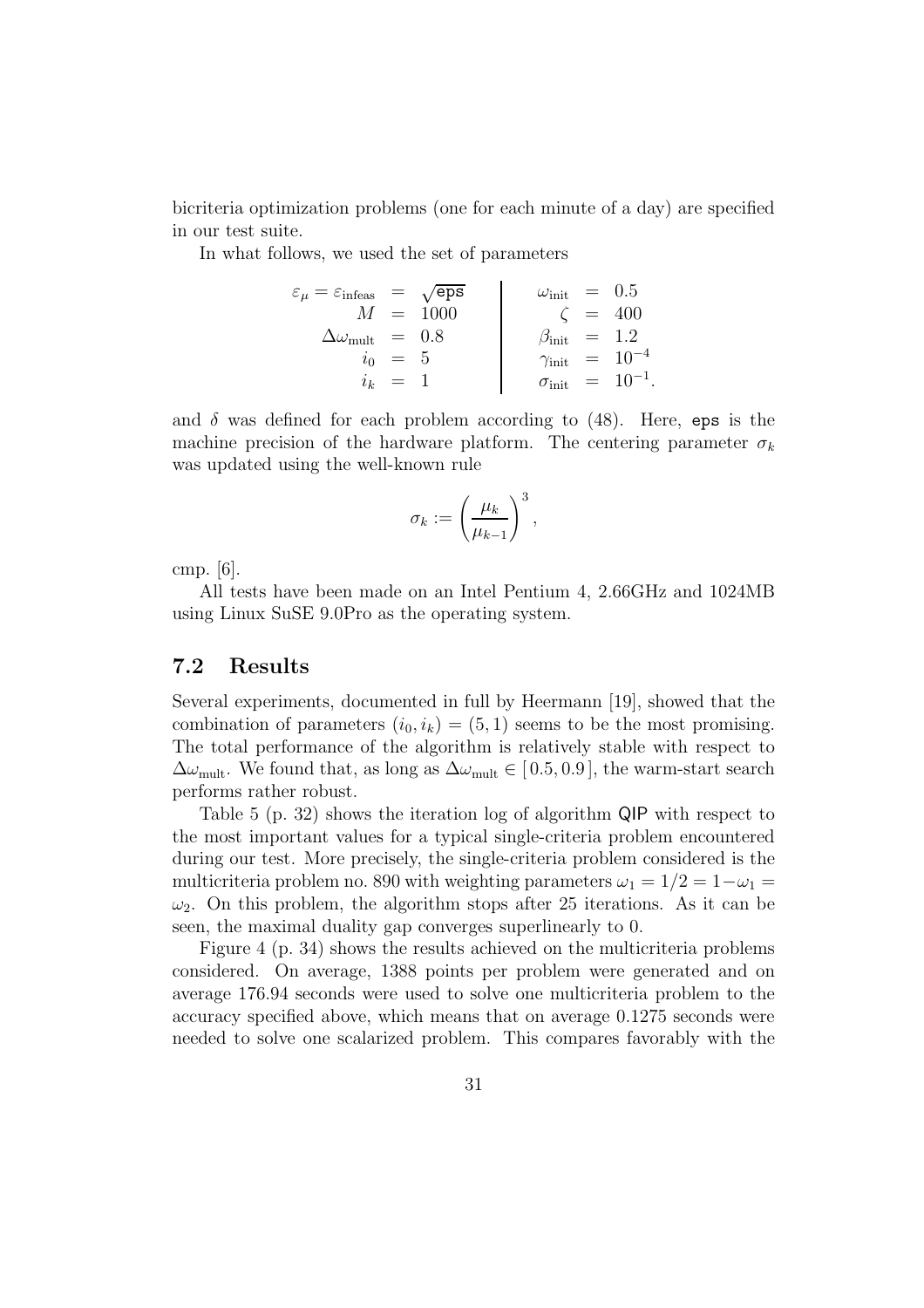| $\boldsymbol{k}$ | $\mu_k$           | $  r_h^k  _2$    | $  r_c^k  _2$    |
|------------------|-------------------|------------------|------------------|
| 0                | 1.600000e+05      | 7.407255e+03     | 5.971372e+03     |
| $\mathbf{1}$     | 8.579048e+04      | $3.719395e + 03$ | $2.998397e+03$   |
| 2                | 4.129213e+04      | 1.514895e+03     | $1.221235e+03$   |
| 3                | 2.016191e+04      | 6.170106e+02     | 4.974042e+02     |
| 4                | $8.265110e + 0.3$ | 1.816479e+02     | 1.464358e+02     |
| 5                | 2.273101e+03      | 2.906367e+01     | 2.342973e+01     |
| 6                | 4.783928e+02      | 4.650187e+00     | 3.748756e+00     |
| 7                | 1.475387e+02      | 1.369015e+00     | 1.103634e+00     |
| 8                | 4.675247e+01      | 4.030380e-01     | 3.249098e-01     |
| 9                | $1.490842e+01$    | 1.186544e-01     | 9.565345e-02     |
| 10               | 2.862102e+00      | 1.898470e-02     | 1.530455e-02     |
| 11               | 5.231097e-01      | 3.037550e-03     | 2.448730e-03     |
| 12               | $9.540502e-02$    | 4.860103e-04     | 3.918021e-04     |
| 13               | 1.662533e-02      | 7.776913e-05     | 6.269642e-05     |
| 14               | $2.768100e - 03$  | 1.244372e-05     | $1.003240e - 05$ |
| 15               | 4.530403e-04      | 1.990987e-06     | 1.610700e-06     |
| 16               | 7.387028e-05      | $3.258166e - 07$ | 2.620483e-07     |
| 17               | $1.204321e - 05$  | 5.099140e-08     | $4.109352e - 08$ |
| 18               | 1.961090e-06      | 1.372712e-08     | 1.008087e-08     |
| 19               | $3.274416e - 07$  | 7.795232e-09     | $2.087891e - 09$ |
| 20               | 5.109085e-08      | 4.216811e-09     | 1.416855e-09     |
| 21               | 1.078810e-08      | 2.864808e-09     | 1.406613e-09     |

Table 5: Duality gap and primal and dual infeasibility during the course of algorithm $\mathsf{QIP}$  for the single-criteria problem constructed out of the bicriteria problem # 890 by choosing  $\omega_1 = 1/2$ .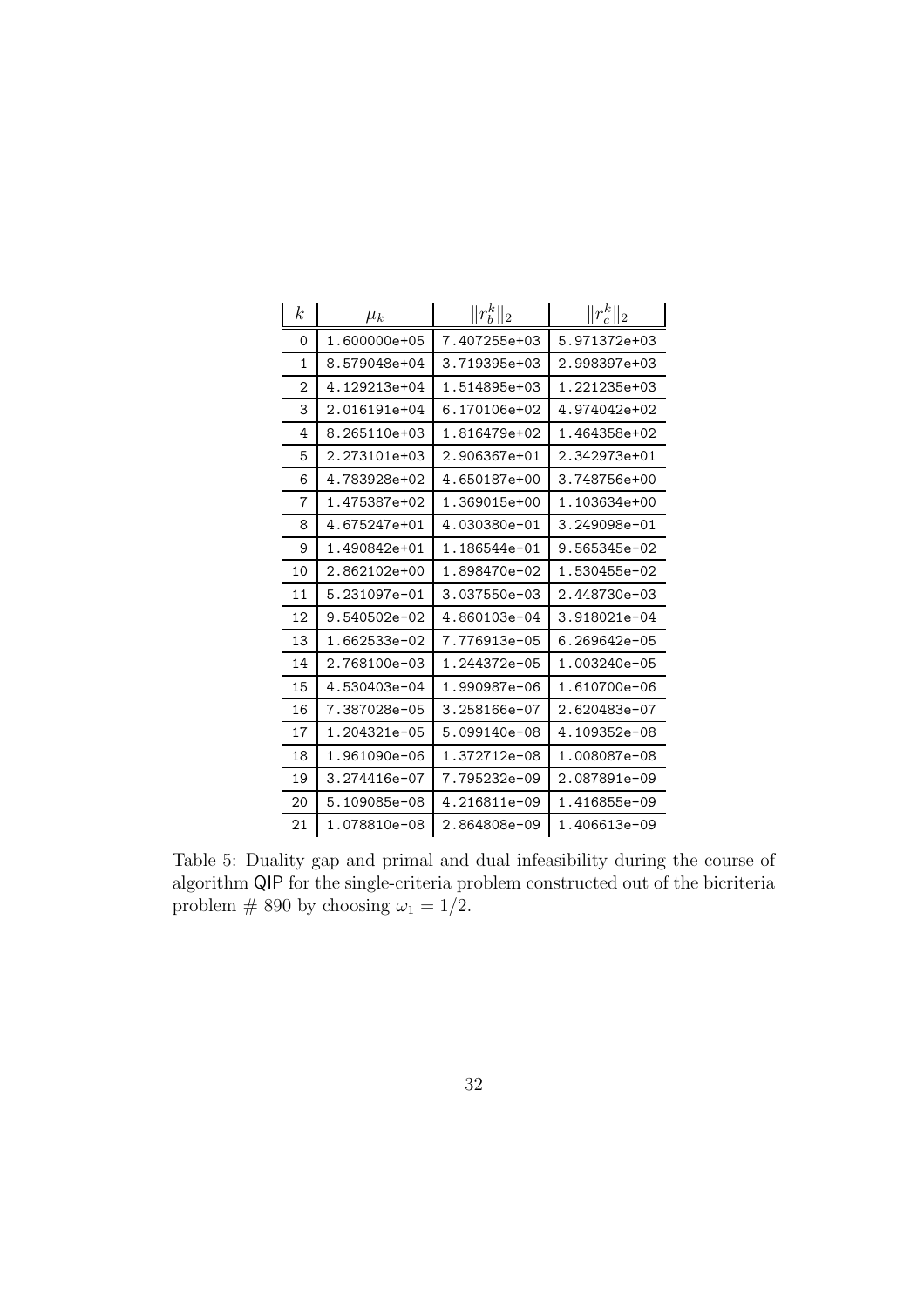standard strategy of using just the same starting point over and over again, until the prespecified accuracy is met. With this strategy, on average 327 seconds were needed to solve one multicriteria optimization problem. Moreover, only in four cases out of 1440 was a cold start necessary at all. In three of them, just one cold-start needed to be made, in the remaining case, two of them were necessary.

The average number of iteration steps executed in algorithm QIP (called within EffTree) per computed efficient point was 9.12, while the minimum resp. maximum number of iterations was 5.71 resp. 11.27. Note that these numbers do not include the warm-start steps made, which tend to decrease the duality gap even more.

#### 7.3 The Perturbation Size during the Algorithm

To measure the size of the maximal possible perturbation allowed during the course of the algorithm, we conducted the following experiment. For fixed values of  $\Delta\omega_{\text{mult}}$ , we executed  $i_0$  steps of algorithm QIP from the usual starting point  $(\zeta = 400)$  and with the usual initial weight parameter  $(\omega_{\text{init}} = 0.5)$ . After that, subroutine CompWarmStart was used to calculate a feasible  $\Delta\omega_{\text{mult}} > 0$  as well as a corresponding  $\Delta\omega_{\text{mult}} < 0$ . The results of these experiments for a sample of 200 optimization problems can be seen in Figure 5, (p. 35) . Clearly, the steep decline of the maximal perturbation computed for the case  $\Delta\omega_{\text{mult}} = 0.1$  is an artifact of the rather small backtracking parameter. Note that for a value of  $\Delta\omega_{\text{mult}} = 0.9$ , the values of  $|\Delta\omega|$  computed do not seem to converge to zero. According to this numerical evidence, Theorem 12 indeed states a sufficient condition, but not a necessary one. Taking a closer look again at Theorem 12, we see that the theorem can, for a fixed optimization problem, be interpreted roughly as "if  $\mu \geq C \|\Delta d\|_{\infty} = C |\Delta \omega|$ , then  $w + \Delta w$  is feasible". However,  $\mu$  converges to 0 and based on this result, we should choose  $\Delta\omega$  converging to 0, too. But our numerical evidence shows that this is not necessary.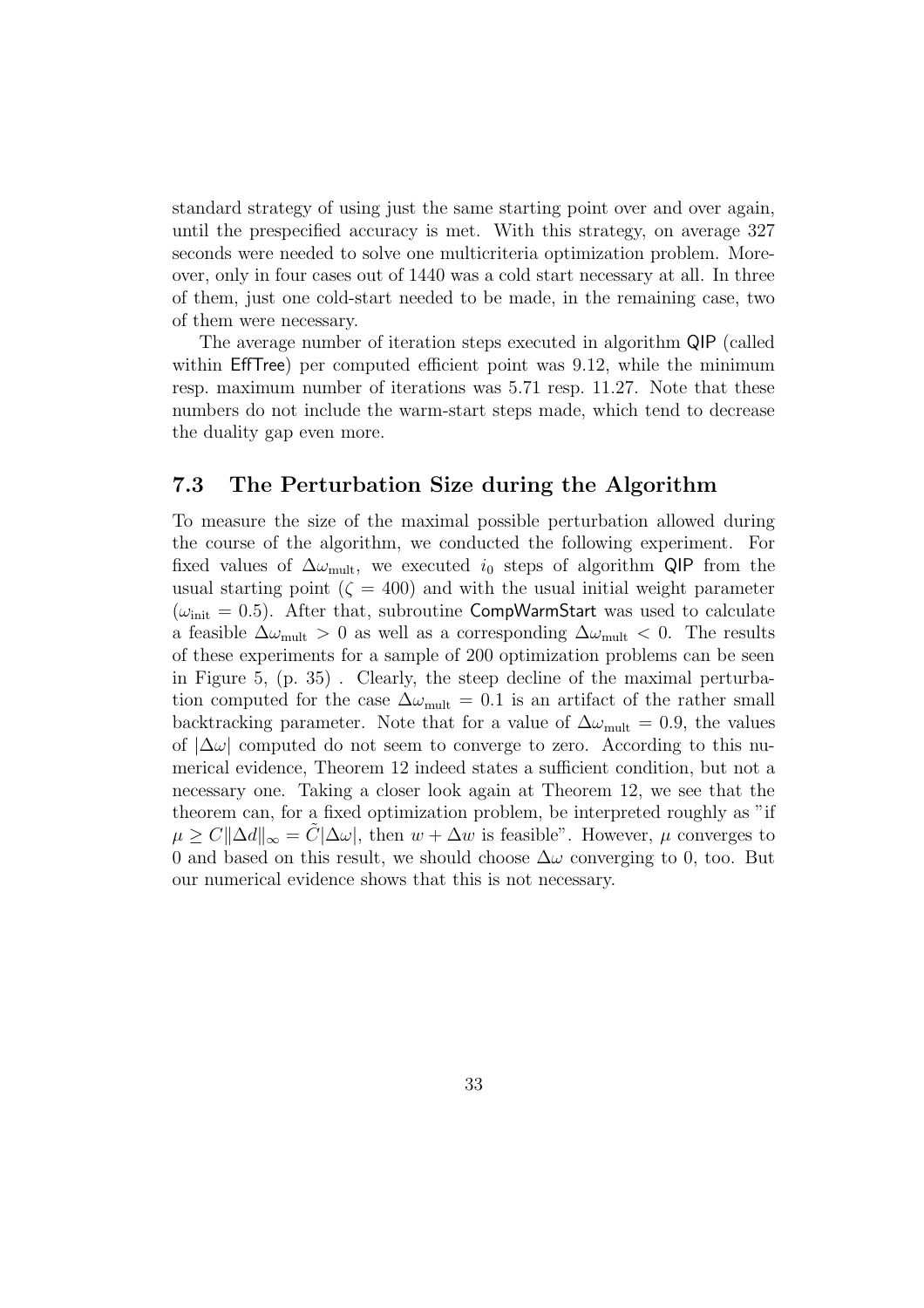

Figure 4: Run time and number of efficient points for the 1440 bicriteria problems considered. These problems are indexed according to the time of the day. Note that the problems at around 6:00 a.m. are infeasible.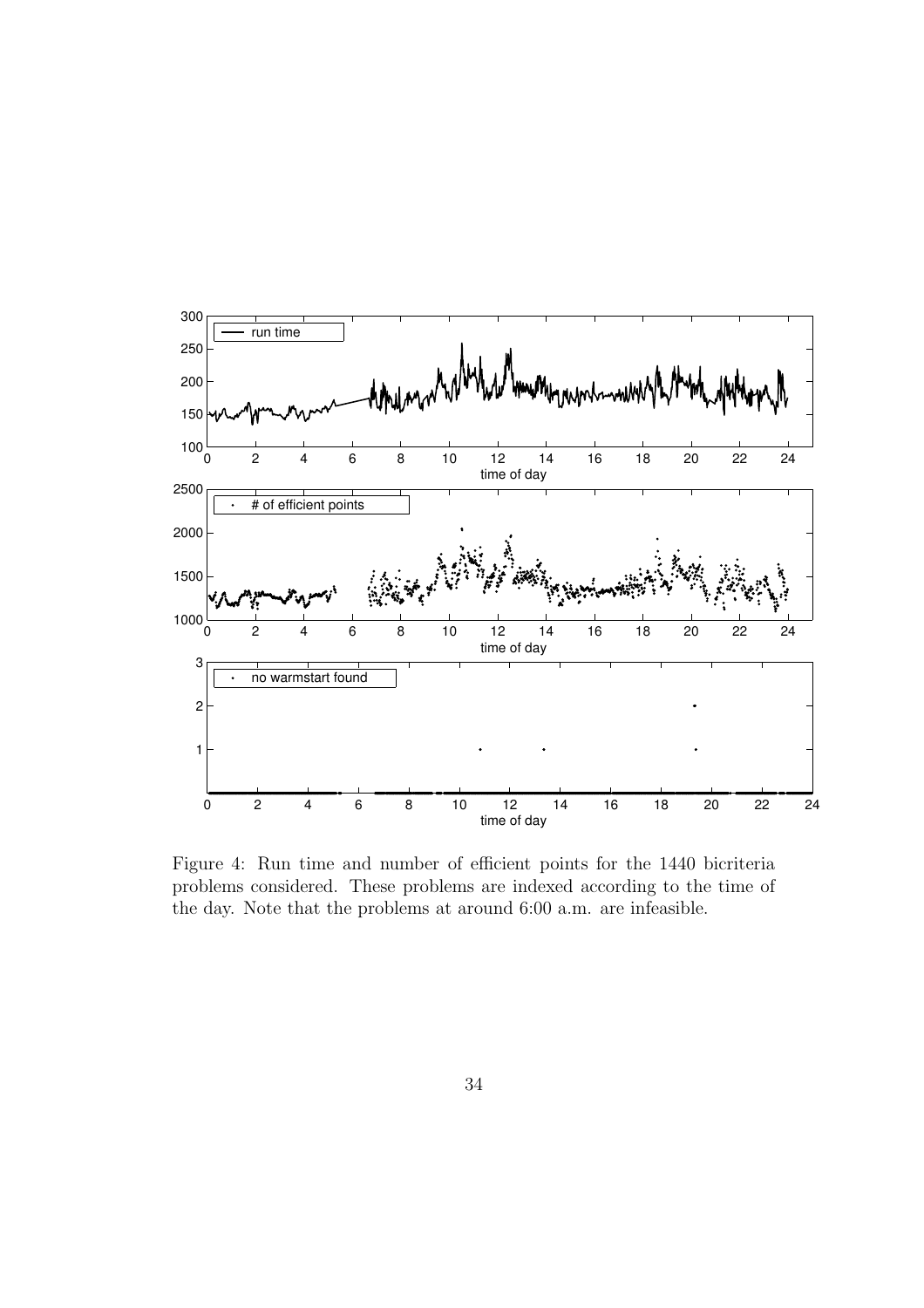

Figure 5: Maximal perturbation size during the execution of QIP.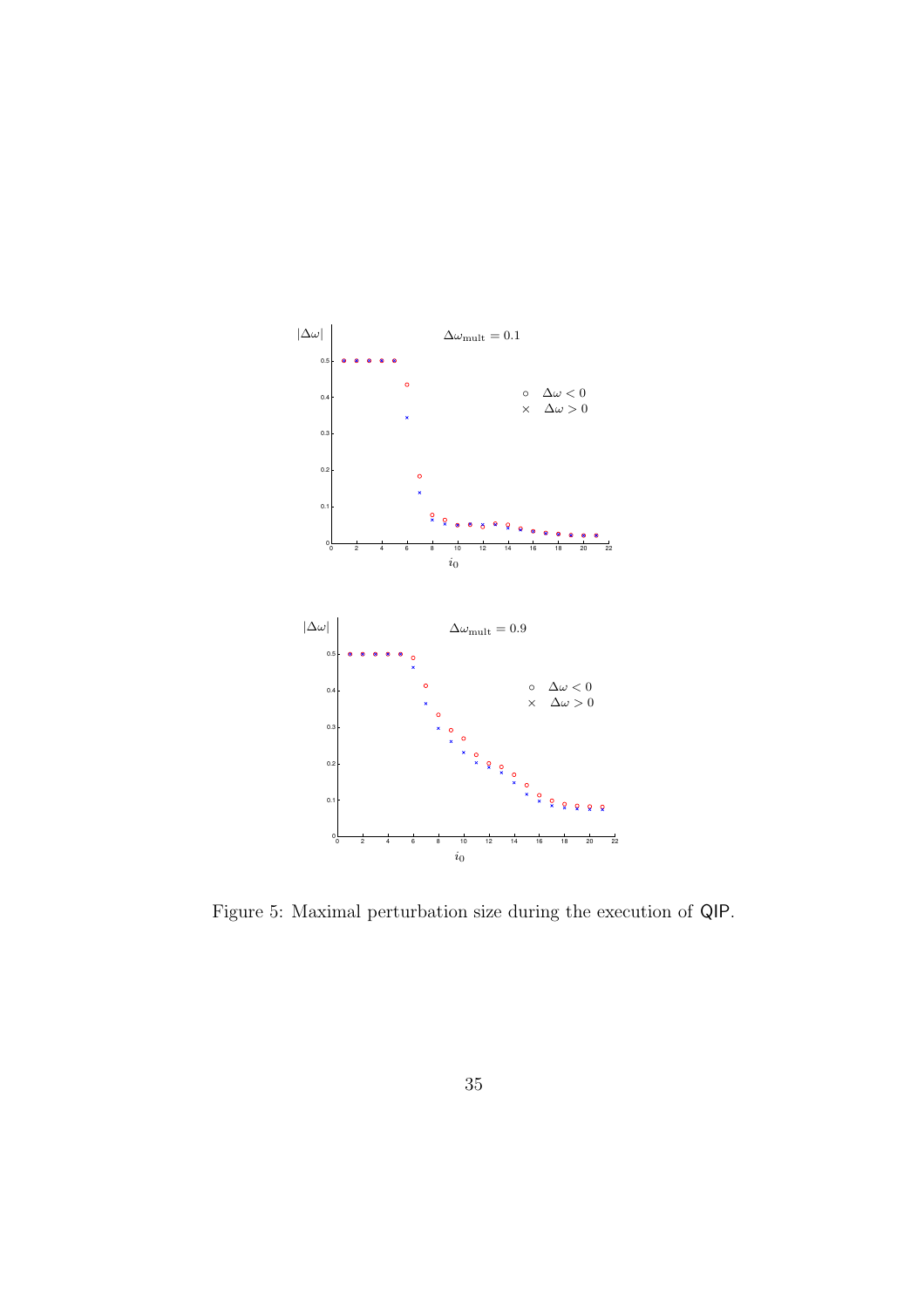## References

- [1] Warren Adams, Marie Coffin, Peter Kiessler, K. B. Kulasekera, Matthew J. Saltzmann, and Margaret Wiecek. An optimization-based framework for affordable science and technology decisions at the office of naval research. Clemson report, Clemson University, Clemson, South Carolina, October 16 1999.
- [2] U. Bagchi. Simultaneous minimization of mean and variation of flow time and waiting time in single machine systems. Operations Research, 37:118–125, 1989.
- [3] E[milio] Carrizosa, E. Conde, M[anuel] Munoz, and J[usto] Puerto. Planar point-objective location problems with nonconvex constraints: a geometrical construction. Journal of Global Optimization, 6:77–86, January 1995.
- [4] E[milio] Carrizosa and J. B. G. Frenk. Dominating sets for convex functions with some applications. Preprint TI 96-156/9, Tinbergen Institute, The Netherlands, 1996. Published as [5].
- [5] E[milio] Carrizosa and J. B. G. Frenk. Dominating sets for convex functions with some applications. Journal of Optimization Theory and Applications, 96:281–295, 1998.
- [6] Joe Czyzyk, Sanjay Mehrotra, and Steve Wright. PCx User Guide. Technical report otc 96/01, Optimization Technology Center, Argonne National Laboratory, May 1996. Available online at http://www-fp.mcs.anl.gov/otc/Guide/SoftwareGuide/Blurbs/PCx.html.
- [7] Indraneel Das and J. E. Dennis. Normal-Boundary Intersection: A New Method for Generating Pareto Optimal Points in Nonlinear Multicriteria Optimization Problems. SIAM Journal on Optimization, 8(3):631–657, 1998.
- [8] H. Eschenauer, J. Koski, and A. Osyczka. Multicriteria Design Optimization. Springer, Berlin, 1990.
- [9] G. Evans. Overview of techniques for solving multiobjective mathematical programs. Management Science, 30:1268–1282, 1984.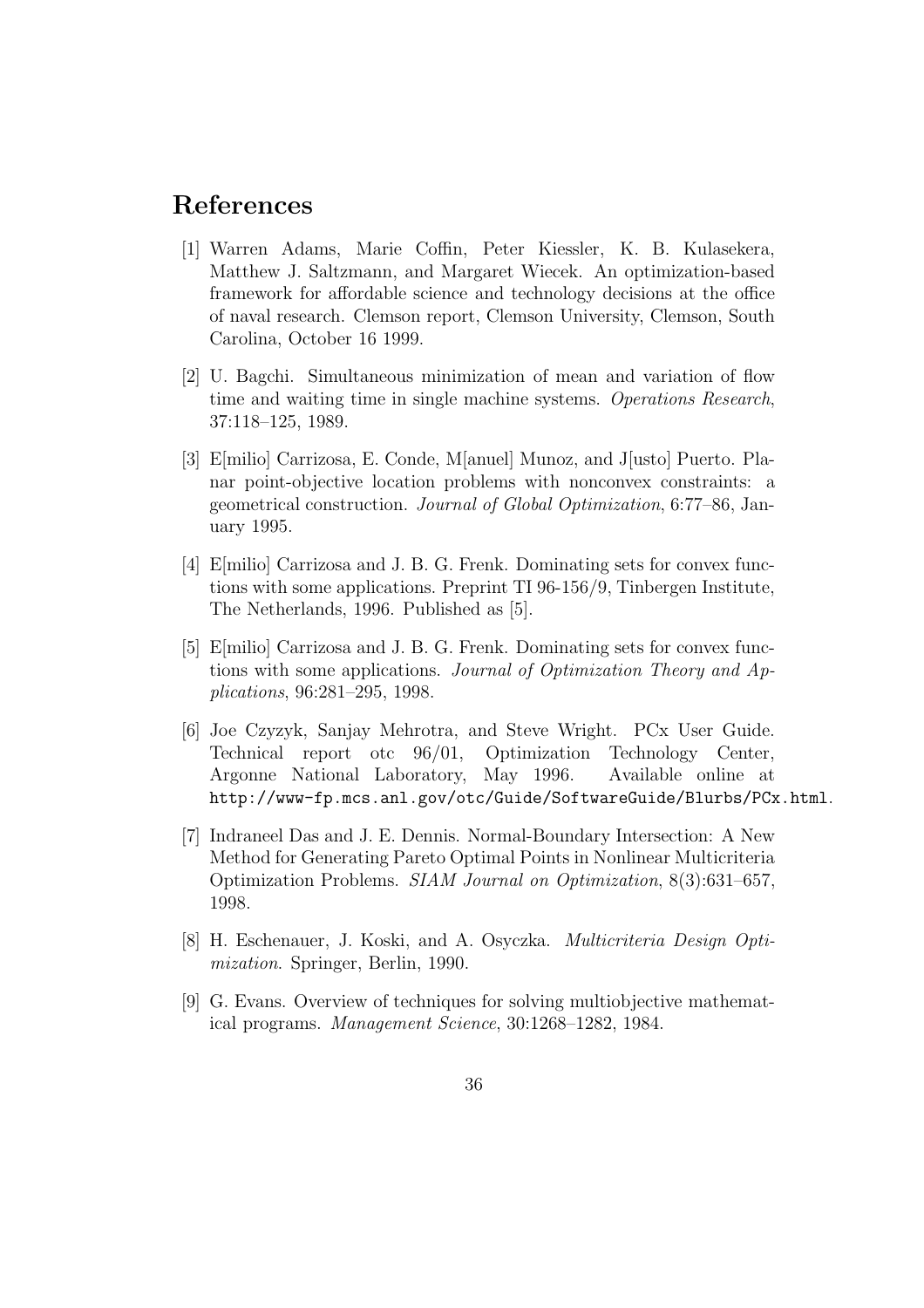- [10] Jörg Fliege. Project report Research in Brussels: Atmospheric Dispersion Simulation. Report BEIF/116, Vakgroep Beleidsinformatica, Department of Management Informatics, Vrije Universiteit Brussel, Pleinlaan 2, B-1050 Brussel, Belgium, October 1999. Also published by the Region Bruxelles-Capital, Belgium. Available electronically via http://www.mathematik.uni-dortmund.de/user/lsx/fliege/olaf/.
- [11] Jörg Fliege.  $OLAF a$  general modeling system to evaluate and optimize the location of an air polluting facility.  $ORSpektrum$ , 23(1):117– 136, 2001.
- [12] Jörg Fliege. Gap-Free Computation of Pareto-Points by Quadratic Scalarizations. Mathematical Methods of Operations Research, 59, 2004.
- [13] Jörg Fliege and Andree Heseler. Constructing approximations to the efficient set of convex quadratic multiobjective problems. Ergebnisberichte Angewandte Mathematik 211, Universität Dortmund, Fachbereich Mathematik, Universität Dortmund, 44221 Dortmund, Germany, January 2002. Submitted. Available at http://www.optimization-online.org.
- [14] Jörg Fliege and Luis N. Vicente. A Multicriteria Approach to Bilevel Optimization. Ergebnisberichte Angewandte Mathematik 227, Universität Dortmund, Fachbereich Mathematik, Universität Dortmund, 44221 Dortmund, Germany, February 2003. Submitted. Available at http://www.optimization-online.org.
- [15] Anders Forsgren and Göran Sporre. On weighted linear least-squares problems related to interior methods for convex quadratic programming. SIAM Journal On Matrix Analysis and Applications, 23(1):42–56, 2001.
- [16] Arthur M. Geoffrion. Proper Efficiency and the Theory of Vector Maximization. Journal of Optimization Theory and Applications, 22:618–630, 1968.
- [17] A[lfred] Göpfert and R[einhard] Nehse. Vektoroptimierung Theorie, Verfahren und Anwendungen, volume 74 of Mathematisch-Naturwissenschaftliche Bibliothek. BSB B. G. Teubner Verlagsgesellschaft, Leipzig, 1990.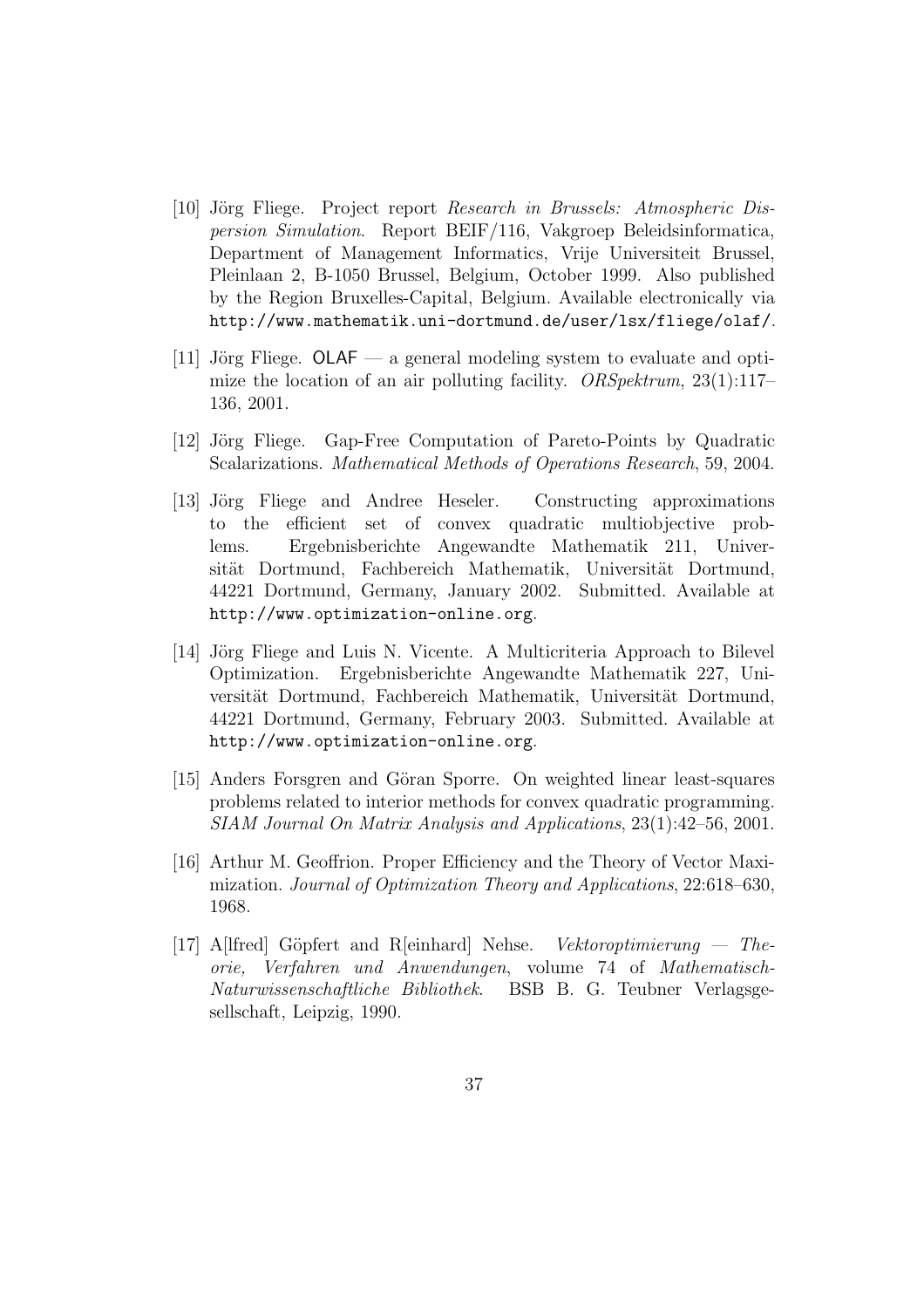- [18] M. Gravel, I. M. Martel, R. Madeau, W. Price, and R. Tremblay. A multicriterion view of optimal ressource allocation in job-shop production. European Journal of Operation Research, 61:230–244, 1992.
- [19] Christoph Heermann. Innere-Punkte-Methoden in der multikriteriellen Kraftwerksoptimierung. Diplomarbeit, Lehrstuhl fü Wissenschaftliches Rechnen, Fachbereich Mathematik, Universität Dortmund, 44221 Dortmund, Germany, December 2003.
- [20] Claus Hillermeier. Nonlinear Multiobjective Optimization: a Generalized Homotopy Approach, volume 25 of International Series of Numerical  $Mathematics. Birkäuser Verlag, Basel - Boston - Berlin, 2001.$
- [21] Angelika Hutterer and Johannes Jahn. Optimization of the location of antennas for treatment planning in hyperthermia. Preprint 265, Institut für Angewandte Mathematik, Universität Erlangen-Nürnberg, Martensstraße 3, D-91058 Erlangen, June 15 2000.
- [22] Johannes Jahn. Mathematical Vector Optimization in Partially Ordered Linear Spaces. Verlag Peter Lang, Frankfurt, 1986.
- [23] Johannes Jahn, Andreas Kirsch, and Carmen Wagner. Optimization of rod antennas of mobile phones. Mathematical Methods of Operations Research, 59:37–51, 2004.
- [24] A. Jüschke, J. Jahn, and A. Kirsch. A bicriterial optimization problem of antenna design. Computational Optimization and Applications, 7:261– 276, 1997.
- [25] Renata Kasperska. Bi-criteria Optimization Of Open Cross-Section Of The Thin-Walled Beams With Flat Flanges. Presentation at 75th Annual Scientific Conference of the Gesellschaft für Angewandte Mathematik und Mechanik e. V., Dresden, Germany, March 2004.
- [26] T. M. Leschine, H. Wallenius, and W. A. Verdini. Interactive multiobjective analysis and assimilative capacity-based ocean disposal decisions. European Journal of Operation Research, 56:278–289, 1992.
- [27] D. Prabuddha, J. B. Gosh, and C. E. Wells. On the minimization of completion time variance with a bicriteria extension. Operations Research, 40:1148–1155, 1992.